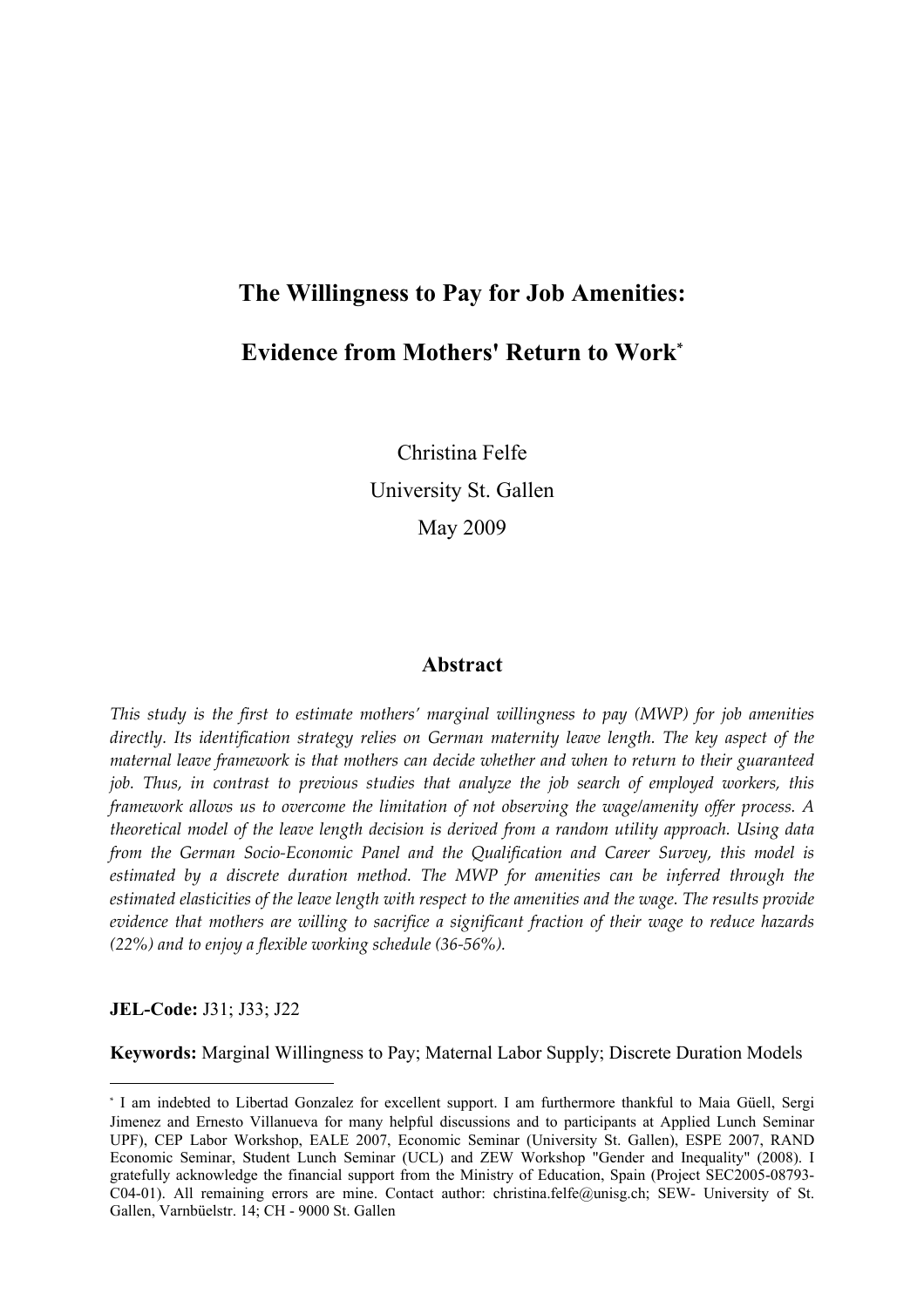# 1. Introduction

Almost 40% of mothers in the OECD are currently not participating in the labor force.<sup>1</sup> Among women with small children (younger than 3 years old) this percentage is even higher; at this time, 47% of them are inactive. Conversely, labor force participation among childless women is similar to that of men (73% versus 75%, respectively). Given that career interruptions lead to human capital depreciation and hence, to a loss in long-term income and career opportunities, it is crucial to understand the incentives that mothers face when deciding whether and when to return to work after childbirth. So far, however, we lack any direct measure of the extent to which mothers' work decision is triggered by certain job features.<sup>2</sup> Therefore, this study provides a first estimate for mothers' marginal willingness to pay (MWP hereafter) for certain job-related amenities.

Estimating the MWP for amenities is a complex endeavor and earlier research has failed to provide conclusive evidence.<sup>3</sup> Gronberg and Reed  $(1994)$ , for instance, focus on the job search of employed male workers. However, because of the unobservability of potential job offers, the authors are limited to estimating the impact of current job features on job tenure and fall short of separating these effects from those of the wage and amenities of latent job offers. Bonhomme and Jolivet (forthcoming) address this limitation by explicitly modeling the wage/amenity offer process. They show that despite weak compensating wage differentials, there is a systematic and significant MWP for job-related amenities, in particular for job security.

 $1$  All numbers on mothers' labor force participation are taken from www.oecd.org/els/social/family/database.

 $2$  There is some evidence that unfavorable working conditions (such as hazards, inflexible schedules, etc.) might be important deterrents to returning to work (Bratti et al., 2004; De Leire and Levy, 2004; Felfe, 2008).

<sup>&</sup>lt;sup>3</sup> Note, there is a long literature on compensating wage differentials dating back to Rosen (1976). Since then empirical research has tried to estimate the compensation paid for disamenities using so-called hedonic wage regressions (among others Lucas, 1977; Brown, 1981; Duncan and Holmlund, 1983). Nevertheless, Hwang et al. (1998), prove theoretically that estimates from hedonic wage regressions are biased as they fail to consider the dynamic nature of the labor market. Gronberg and Reed (1994) are the first to address this issue. Notice, they estimate the price that workers' are willing to pay for amenities and not the compensating differentials determined by the market. The present study draws heavily upon their suggested strategy.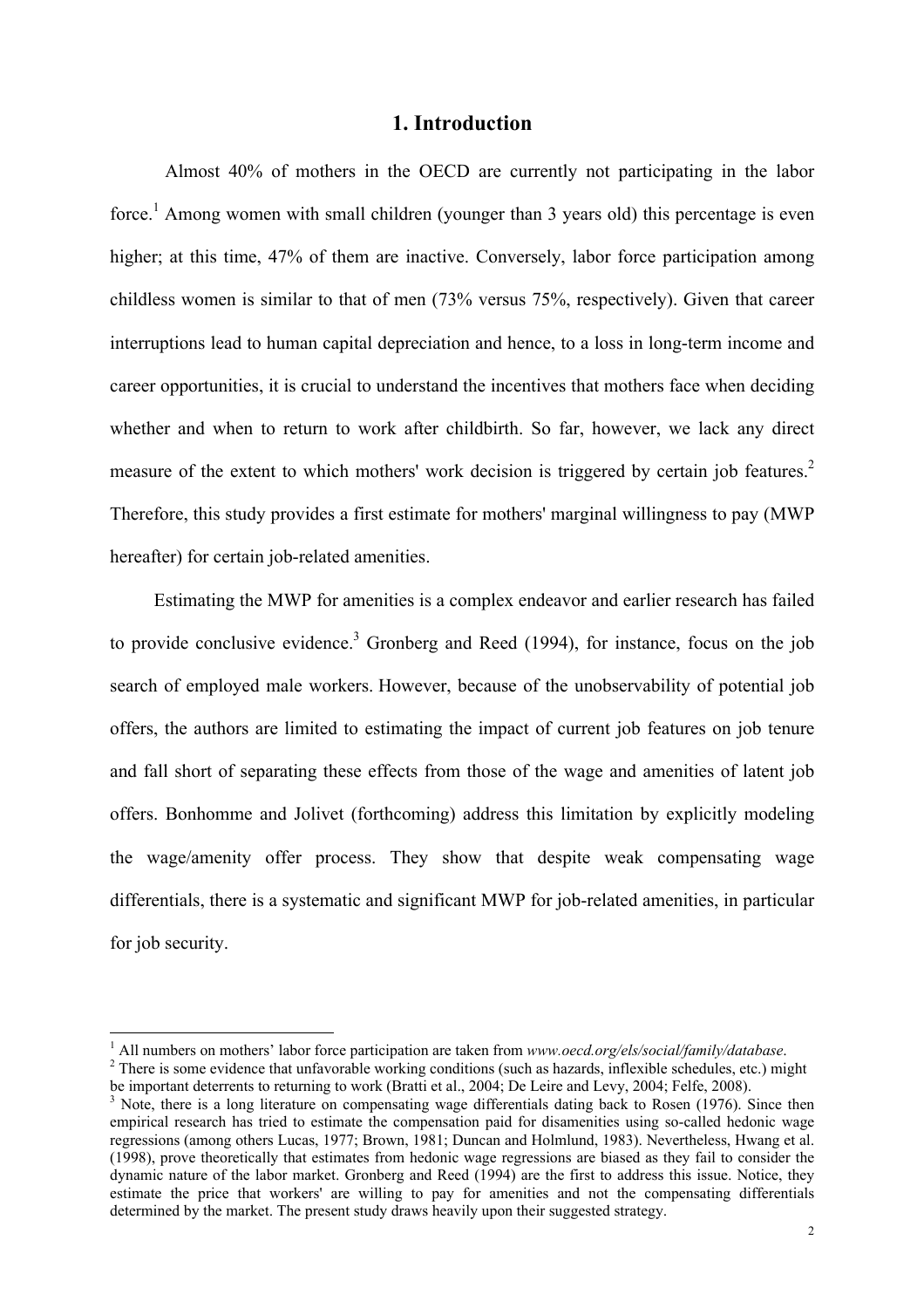The present study suggests an alternative framework for the estimation of the MWP for amenities. Its identification strategy relies on German statutory maternity leave and thus on the time mothers decide to spend out of the labor force. The key proposition is that maternity leave will be shorter if a mother's job, which is guaranteed while being on leave, offers more attractive characteristics such as higher wages and more amenities. Given this proposition, the MWP can be derived by dividing the elasticity of maternity leave length with respect to a certain amenity by the elasticity with respect to the wage.

For the purpose of identification, the advantage of using Germany is its generous parental leave system; since 1992, German working mothers are entitled to a leave of 36 months.<sup>4</sup> During this period, mothers enjoy a job guarantee and, hence, are free to decide whether and when to return to their jobs. The remarkable length of this period allows for sufficient variation in the chosen duration of maternal leave. More importantly, the fact that jobs are guaranteed for the whole period enables observation of all the relevant features of the options mothers face while on leave: staying at home or returning to their guaranteed job during their legally granted leave period of 36 months. One may argue that since mothers may search for a new job while being on leave, I may likewise fail to observe possible external job offers. The data shows, however, that mothers rarely change jobs during maternal leave (only 2%). The job guarantee during the maternal leave period is thus the key element in this strategy to estimate the MWP.

My results, obtained from a discrete duration model using data from the German Socio-Economic Panel and the Qualification and Career Survey, reveal that mothers are willing to sacrifice a significant fraction of their wage to reduce hazardous working conditions (more than 22% for a reduction of one standard deviation) and to enjoy a working schedule compatible with available daycare (36-56%). Stratification according to education, total

<sup>&</sup>lt;sup>4</sup> Germany, Austria, Finland and France provide the most generous parental leave systems in the OECD. The US, in contrast, entitles recent mothers only to a leave of 12 weeks. For a comparison see: http://unstats.un.org/unsd/demographic/products/indwm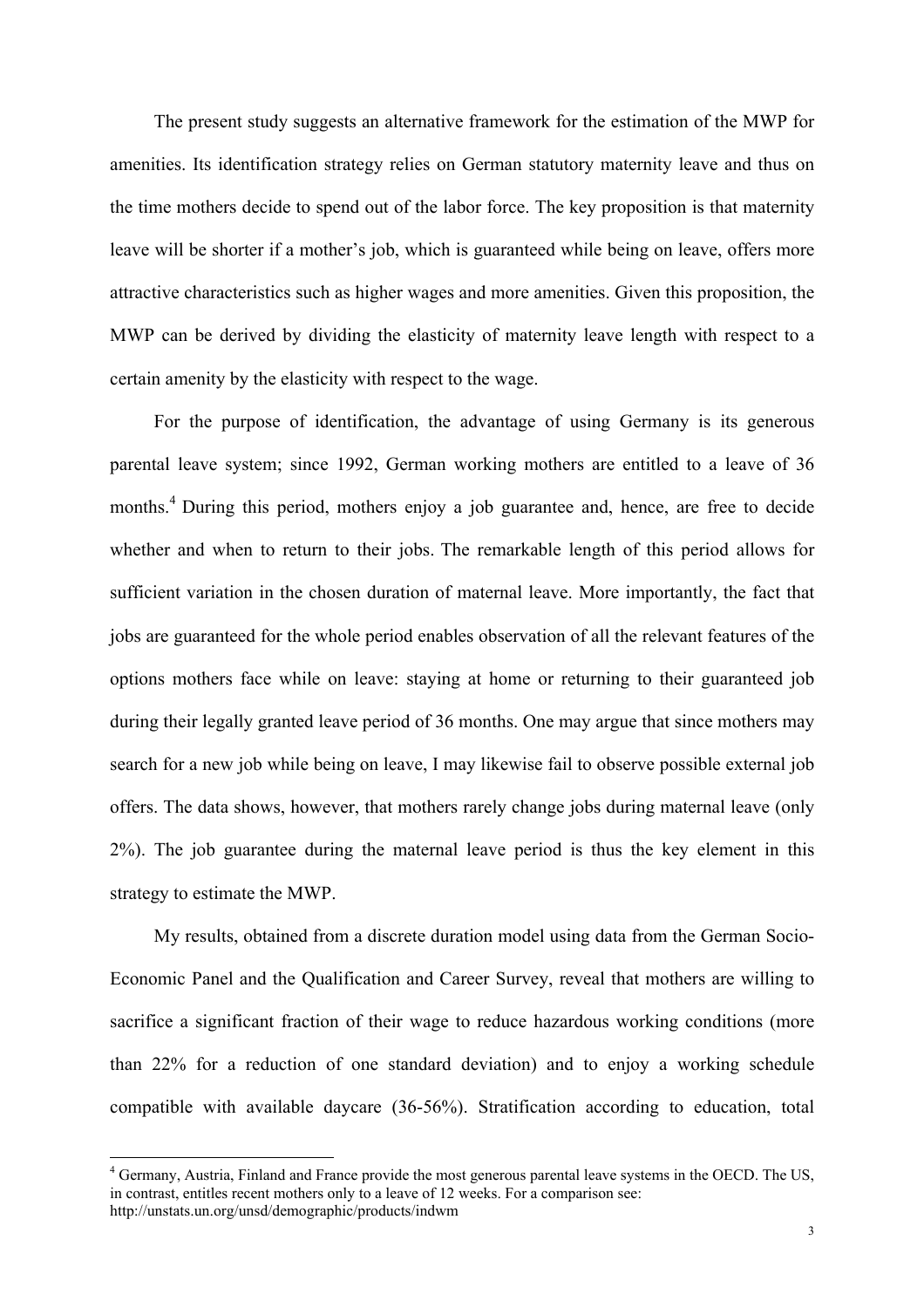household income and geographical location reveal the following pattern: high-educated and high-income mothers show a higher disposition to trade wages for better working conditions; mothers in West Germany, where public childcare is particularly rare, are willing to accept higher trade-offs between wages and flexible working schedules.<sup>5</sup>

This study contributes to the literature in two different ways: first, its unique identification strategy allows for an improvement of the MWP measurement; second, it provides unprecedented insight into the price mothers are willing to pay to enjoy certain amenities. Given one major challenge many industrialized countries are currently facing, namely the decline of the workforce relative to the total population, understanding mothers' preferences with respect to certain job characteristics is crucial as it may allow us to activate some unused work potential.

 The remainder of the paper is structured as follows. Section 2 provides a brief introduction to German leave legislation. The theoretical and empirical model is developed in Section 3. Section 4 describes the data, Section 5 reports the estimation results and Section 6 concludes with suggestions for an efficient policy design aimed at improving mothers' situation in the labor market.

# 2. Parental Leave Legislation

Germany is one of the OECD countries with the most generous parental leave system. It consists of three parts: maternity protection, protected parental leave and parental benefits.

 The first, maternity protection, regulated by the maternity protection law (1979), refers to a period of six weeks before and eight weeks after birth during which mothers must not work.<sup>6</sup> The second, protected parental leave, allows the mother to choose between staying on

<sup>&</sup>lt;sup>5</sup> Notice, private childcare facilities are not common in Germany. Due to high regulation and a lack of public subsidies, it is not profitable to run a private childcare institution.

<sup>&</sup>lt;sup>6</sup> During this period, the mother receives her net wage rate. The social security pays 13€ per day, while the employer has to cover the remaining amount.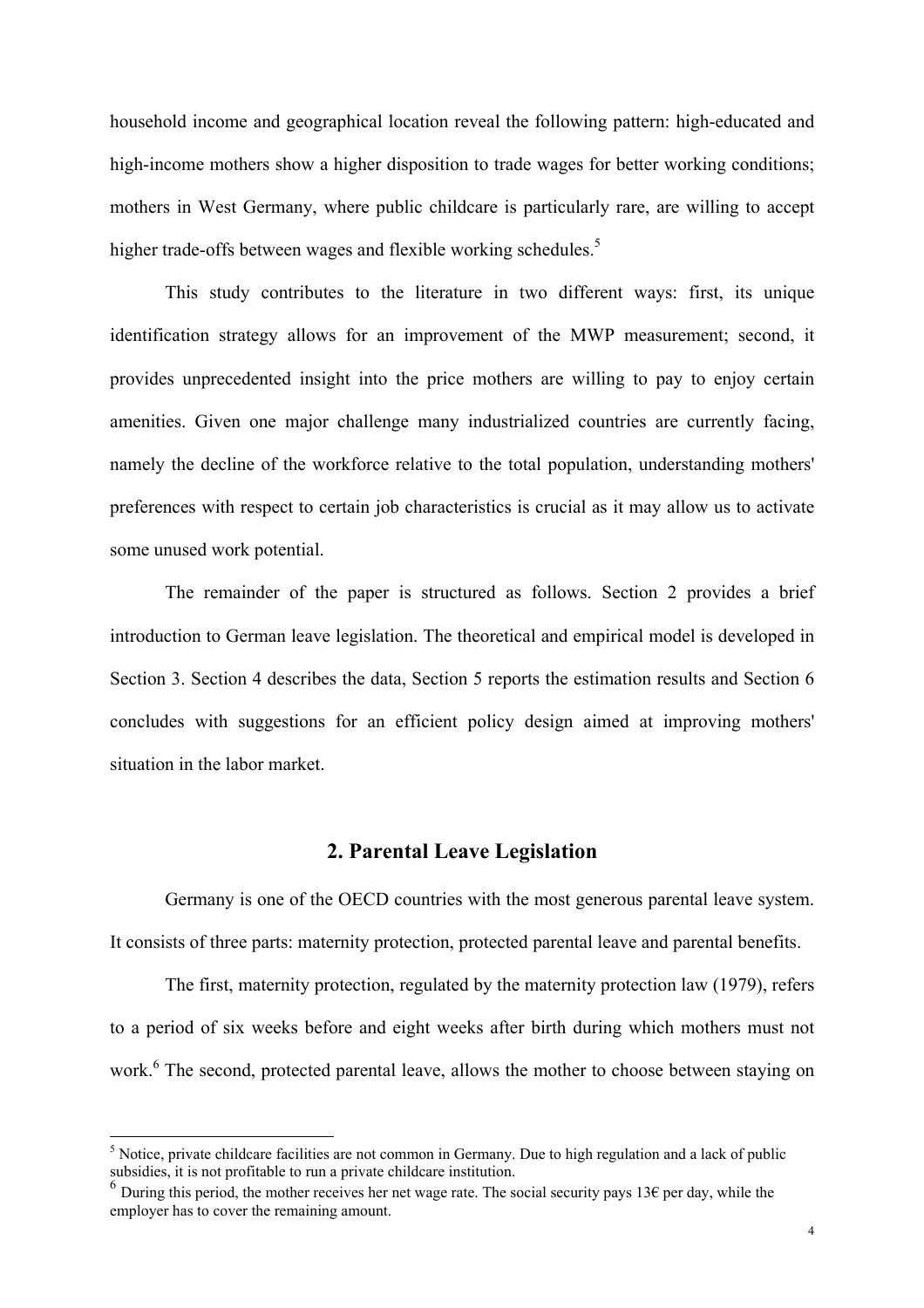leave and returning to work during a certain period after giving birth.<sup>7</sup> Since the parental leave is the true period during which a mother is free to decide about her participation in the labor market, the present study focuses on this period.

 The Federal Law of Parental Leave and Parental Benefit was introduced in 1986. It allows a woman to take some extra months off beyond the maternity protection period, while keeping the option to return to her former job; i.e. the employer has to guarantee her a position comparable to her former one. The parental leave has been subsequently extended from a length of 10 months at the time of its introduction in 1986 to a length of 36 months since 1992. A mother is eligible for parental leave if she has worked at least six months in the same job before childbirth and if she informs her employer in advance about her leave plans.<sup>8</sup>

This law also regulates the maternity benefits, the third pillar of the maternity leave legislation. The government pays the benefit conditional on the mother taking care of her child; in other words, it is paid as long as the mother remains on leave.<sup>9</sup> Until 1992 this benefit was provided for the whole leave period, but since 1992 for at most 24 months of the total parental leave period. While before 1994 the parental benefit was independent from household income, afterwards it became income dependent.<sup>10</sup> There are two income thresholds, one affects the payment of the benefit in months 1-6 and the other applies to months 7-24.<sup>11</sup> An income higher than the respective threshold incurs a complete loss of the benefit during the first six months, but only a gradual reduction of the benefit after month six. Since 2001 a mother has the choice between two different benefit versions; either, as before, she receives a benefit of up to 300€ for 24 months or a higher benefit of up to 450€ for only 12 months.

.

<sup>&</sup>lt;sup>7</sup> Even if both parents are eligible for parental leave, in practice less than 5% of the fathers are taking leave.

<sup>&</sup>lt;sup>8</sup> A woman has to inform her employer six weeks in advance of when she wants to take maternal leave and how long she wants to go on leave (she has to declare her leave intention for the first 24 months at least).

<sup>&</sup>lt;sup>9</sup> A mother is allowed to work at most 19h/week (from 2001 on: 30h/week) to receive the benefit.

<sup>&</sup>lt;sup>10</sup> Note, the amount of the benefits is not linked to previous maternal wages, but only depends on the remaining <sup>10</sup> household income, such as husband's labor earnings, income from capital assets, etc..

<sup>&</sup>lt;sup>11</sup> The total income during the first six months (months 7-24) after birth cannot exceed 51000€ (20500€) for a two parent household and  $38000 \in (16500 \in)$  for a single parent household.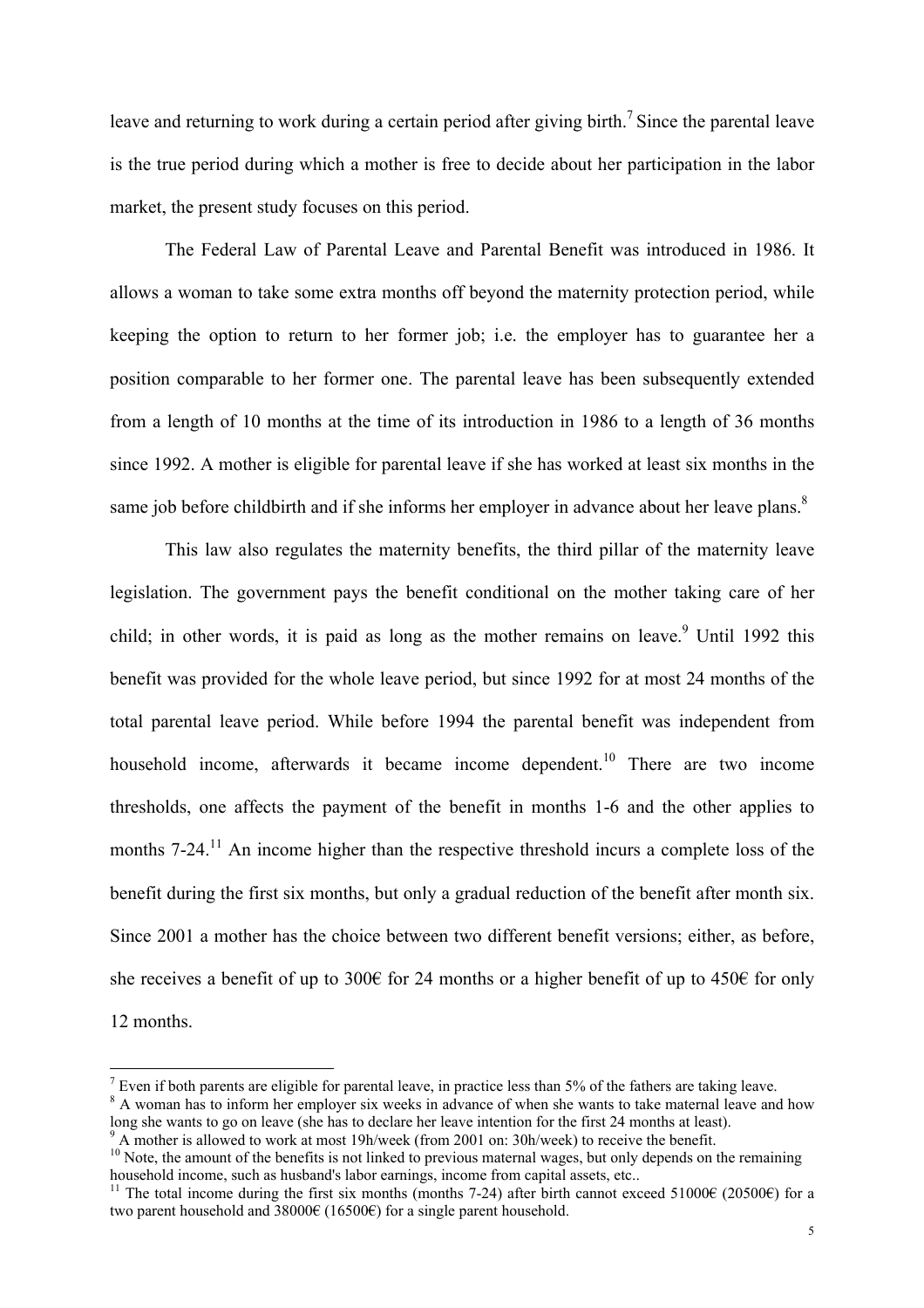Previous studies have shown that the leave legislation, especially the total leave length, affects mothers' work decisions.<sup>12</sup> Therefore, in the following analysis I consider only the years from 1992 until 2006, during which the parental leave has gone unchanged.

The subsequent section introduces the random utility model which underlies the estimation of mothers' leave length decision.

### 3. A Model of Parental Leave Length

#### 3.1. The Basic Model

 The following model captures the relevant considerations of a mother when deciding about the length of parental leave. The decision about the length is implicitly assumed to be the result of rational decision-making, in the sense that choice is influenced by the expected costs and benefits of the available alternatives. The objective is to reveal the impact of the wage and amenities of the guaranteed job on the chosen leave duration.

I assume that a woman derives utility from her own consumption, leisure time and the amenities implied by her job. The utility function of a mother i for every single month t of the leave period, before making any assumptions about functional forms, is as follows:

$$
U_{it} = U (C_{it}; tL_{it}; A_{i0}(1-L_{it}); X_i; \alpha_i; \varepsilon_{Lit, it})
$$
\n
$$
(1)
$$

 $C_{it}$  represents the level of consumption of woman i in month t.  $L_{it}$  stands for leisure, which is assumed to be binary; i.e., the woman can only derive utility from leisure when being on leave. The interaction between leisure and the months the mother has been already on leave, indicated by the variable t, allows the utility of being on leave to change over time.<sup>13</sup> This accounts for the possibility that a mother's time spent at home might be worth less over time, e.g. due to home productivity decreasing with the age of the child.  $A_{i0}$  are the amenities

.

 $12$  see Ondrich, Spiess, Yang and Wagner (2003); Schönberg and Ludsteck (2006).

<sup>&</sup>lt;sup>13</sup> Due to the binary definition of leisure, this boils down to parallel shifts of the marginal utility over time.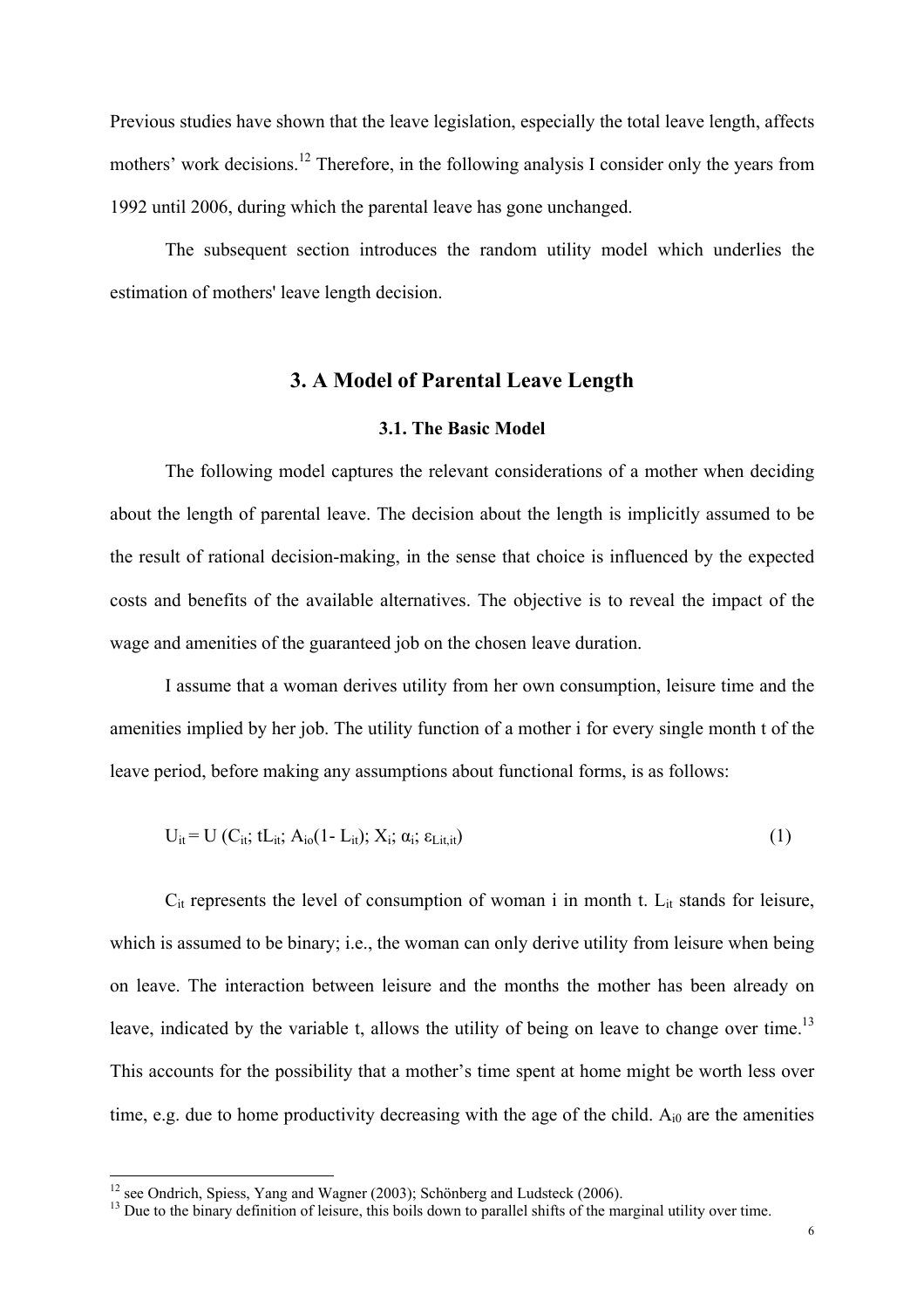implied by the guaranteed job. The index 0 of the amenities refers to the period previous to birth and indicates that due to the job guarantee a mother faces after maternity leave the same amenities as before. The interaction of the amenities with the leave variable indicates that a mother can only experience utility from amenities while working.  $X_i$  contains both relevant personal and professional characteristics. Finally,  $\alpha_{Li}$  and  $\varepsilon_{Li,ti}$  incorporate individual heterogeneity with respect to the utility women derive from having a baby overall and in the different months after giving birth, which are assumed to vary with the working status.

 A mother faces a budget constraint that, in addition to other sources of income such as her husband's income, capital income and so forth, is determined by her own wage and by the maternity benefit. Her budget constraint can be expressed as follows:<sup>14</sup>

$$
C_{it} = I_{i0} + W_{i0}(1 - L_{it}) + B(I_{io}; yr; t) L_{it}
$$
\n(2)

where  $I_{i0}$  stands for other sources of income such as the husband's earnings, capital income etc.<sup>15</sup> W<sub>i0</sub> is the wage she receives when going back to her guaranteed job and  $B(I_{i0}; yr;t)$  represents the maternal benefit while being on leave. The benefit, as explained in Section 2, is a function of other sources of income  $(I_{i0})$ , the year in which the baby is born (yr), and the number of months woman i has already been on leave (t).

The above stated problem describes a utility maximization problem: conditional on being eligible for maternity leave and given her budget constraint, a mother decides on the duration of her leave in order to maximize her utility over the 36 month period.<sup>16</sup> Due to the job guarantee, the utility from returning to work is constant over the total leave period; i.e. since a mother has the right to return to her former job with the same wage and the same

<sup>&</sup>lt;sup>14</sup> Note that I assume no savings. Furthermore, I abstain from costs of a daycare place, as there is almost no daycare (for children under the age of 3) available in Germany.

 $15$  The subindex 0 is based on the fact that other sources of income are assumed to be constant: a mother has to decide about the leave before taking it and the benefit is calculated according to the income previous to birth.

<sup>&</sup>lt;sup>16</sup> After the 36<sup>th</sup> month, the job guarantee no longer exists, so she would have to start searching for a new job if she would like to participate in the labor market again. Therefore, the model considers only the 36 months of the total leave period during which a mother enjoys a job guarantee.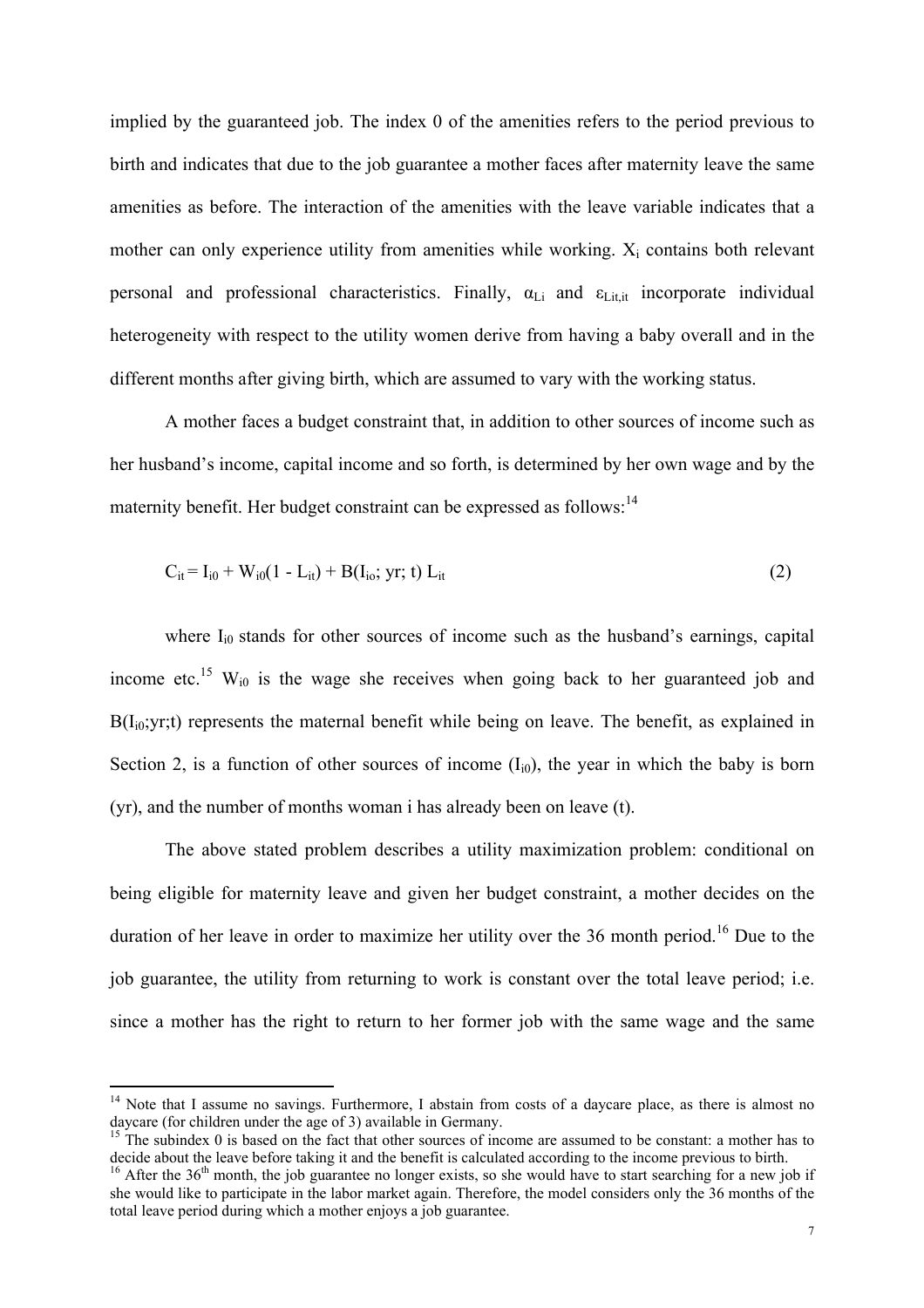amenities during 36 months, she will face the same utility irrespective of the timing of her return.<sup>17</sup> The utility gained from remaining on leave, on the contrary, is dependent on time. This is due to the declining benefit payment and the decreasing utility of staying at home over time. Thus, once the utility of being on leave is lower than that of working in a given month t, it remains lower for the rest of the leave period. The decision to return to work is thus a onceand-for-all decision; i.e., as soon as the utility of working is greater than or equal to the utility of being on leave, a mother returns to work and stays until the end of the total leave period. The hazard rate, which is the probability that a mother i starts working in month t conditional on having been on leave until month t-1, is thus as follows:

$$
\lambda \left( \text{work}_{it} \right) = \lambda \left( U_{\text{work}} \times U_{\text{leaveit}} \right)
$$
\n
$$
= \lambda \left( U(I_{i0} + W_{i0}; 0; A_{i0}; X_i; \alpha_{0;} \epsilon_{0it}) \right) U(I_{i0} + B(I_{i0}; yr; t); t; 0; X_i; \alpha_{1;} \epsilon_{1it}) \tag{3}
$$

This expression allows for predictions regarding the effect of the variables of interest: the higher the wage a mother is sacrificing while not working, the higher the opportunity costs of being on leave and thus the shorter the leave. Assuming that amenities enter positively into the utility function, a mother rather returns to work early when she is exposed to amenities.

 Our final objective is to estimate mothers' MWP for certain amenities. Following the approach by Gronberg and Reed (1994), we can use the elasticities of the hazard rate with respect to wage and to a certain amenity to derive the MWP:

$$
MWP = \frac{\partial W_{\omega}}{\partial A_{\omega}} = \frac{\frac{\partial \lambda (work_{\omega})}{\partial A_{\omega}}}{\frac{\partial \lambda (work_{\omega})}{\partial W_{\omega}}}
$$
(4)

 From here it is straightforward, using the derivatives of the hazard rate with respect to wage and amenities, to calculate the MWP for a certain amenity:

<sup>&</sup>lt;sup>17</sup> Employers have to guarantee the mother a comparable job. There is no wage guarantee. Note, however, that the majority of workers in Germany are covered by collective bargaining agreements. In Section 5.2, I discuss the possibility that job features might change after maternity leave even when staying with the same employer.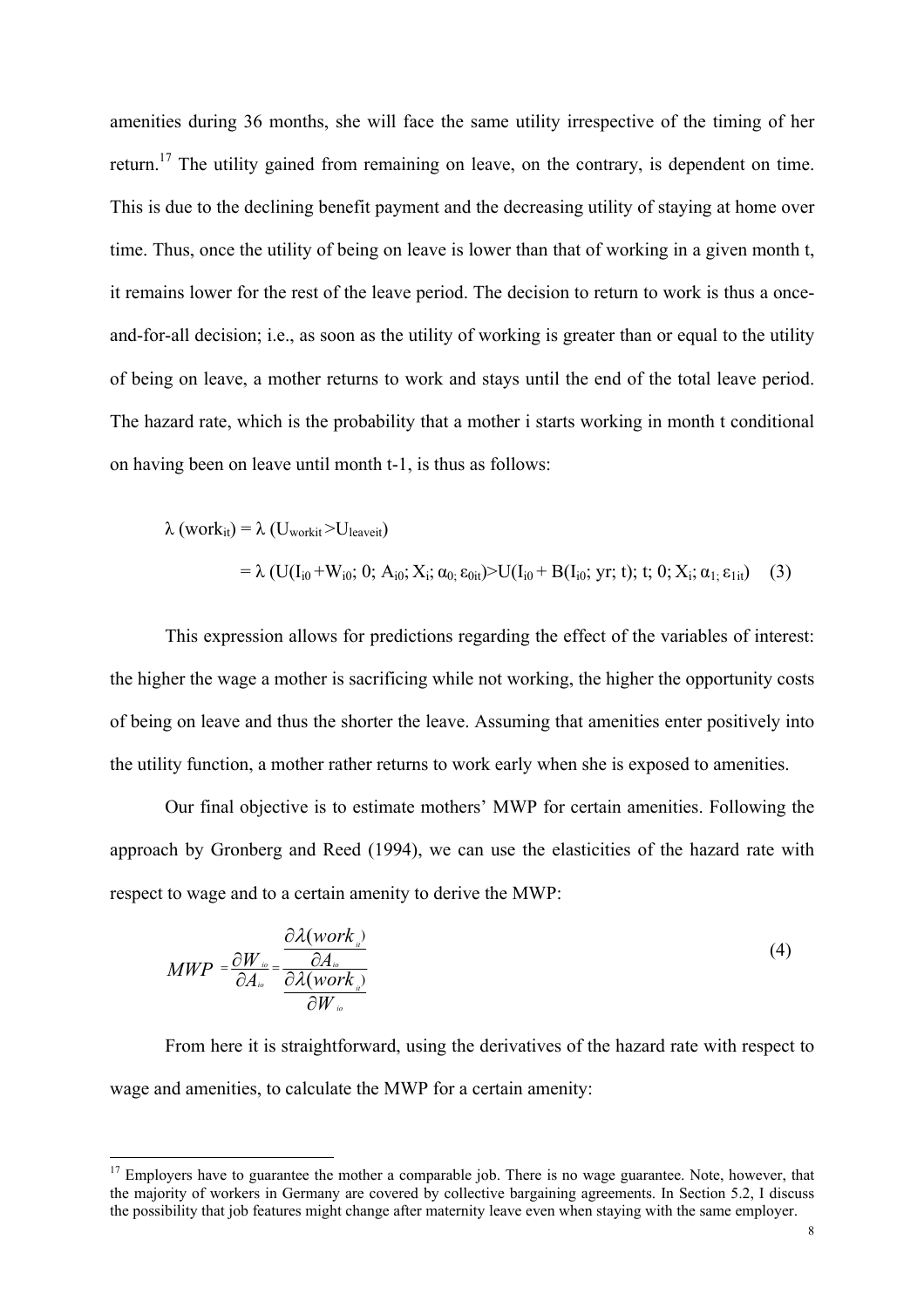$$
MWP = \frac{U_A}{U_C} \tag{5}
$$

We can see that the MWP is determined by the marginal utility of consumption  $U_C$ and the marginal utility of the amenity  $U_A$ . The MWP is inversely related to the marginal utility of consumption; i.e., the higher the marginal increase in utility due to more consumption, the less wage a mother is willing to sacrifice for an amenity. The opposite is true for amenities; i.e., the higher the marginal utility of an amenity, the more wage a mother would give up in order to enjoy this amenity.

 This model is of course simplistic and ignores the possibility that mothers might search for a new job while being on leave. However, as the data demonstrate, this assumption is far from being unrealistic; mothers see their job guarantee as a kind of insurance and thus rarely change jobs during their maternity leave (only 2%). This assumption of no job searching is the key stone of the model; in contrast to the approach by Gronberg and Reed, the setting of maternity leave allows me to observe all relevant alternatives mothers face while on leave. The model thus offers a framework that allows for an economic interpretation of the parameters and for an accurate derivation of mothers' MWP for amenities.

#### 3.2. Implementation

 In order to estimate the model, we need to make some assumptions about the functional form of the utility and the distribution of the residuals. For simplicity, I assume a linear individual utility function, so that equation (1) becomes:

$$
U_{it} = \beta C_{it} + \gamma_0 (1 - \gamma_1 t) L_{it} + \delta A_{i0} (1 - L_{it}) + \eta_{\text{Lit}} X_i + \alpha_{\text{Li}} + \epsilon_{\text{Lit}} \tag{6}
$$

where again  $C_{it}$  stands for consumption,  $L_{it}$  for the binary variable leave,  $A_{i0}$  for the amenities of the guaranteed job, and  $X_i$  for both personal and professional characteristics.

 Consumption, as given by equation (2), is determined by the total income of a household which consists of the mother's wage  $W_{i0}$ , in case she is back to work, the maternal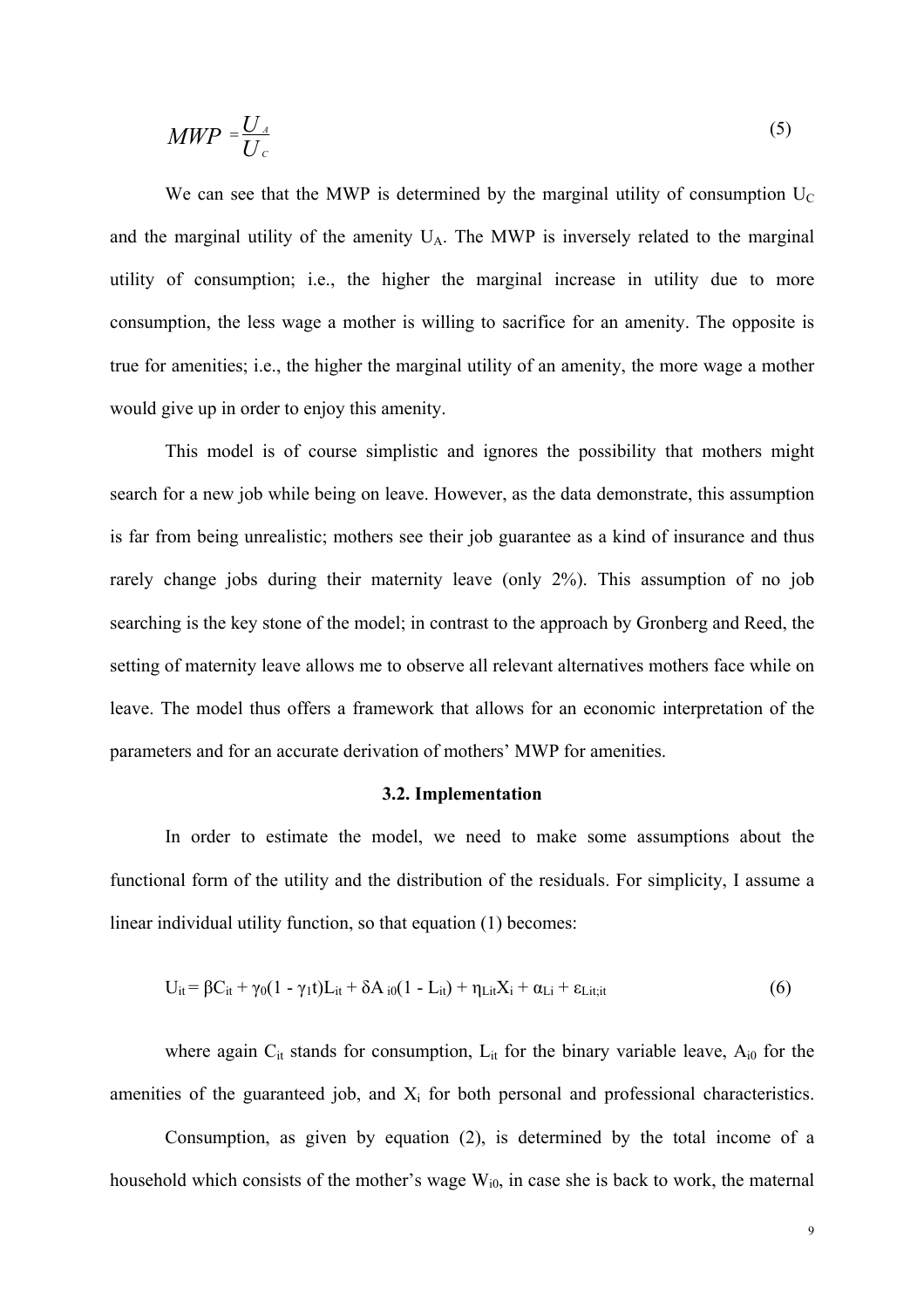benefit, in case she is on leave, and other sources of income  $I_{i0}$ . In order to capture the determinants of the maternal benefit, I include additionally a set of year and month dummies. The consumption coefficient  $\beta$  is expected to be positive since a higher disposable income is assumed to increase utility. The effect of being on leave on utility is assumed to be not only direct but also to change over time, which is captured by a decomposition of the leave coefficient: one general coefficient,  $\gamma_0$ , and another one,  $\gamma_1$ , which interacts with the leave length t. In this way, I allow the utility of being on leave to decrease over time. This effect is controlled for by a set of month dummies. The main interest lies in the impact of amenities on utility. Thus, a great variety of amenities  $A_{i0}$  is included in the regression (see Section 4.2 for details). The coefficient  $\delta$  is expected to be positive, indicating an increasing effect of an amenity on utility. Last, utility is assumed to vary with both personal characteristics, such as age, partnership, education, region and the number of children, and with properties of the profession, such as the sector in which the woman works, all captured by  $X_i$ <sup>18</sup> Allowing the coefficient η to depend on the working status of the mother reflects the possibility that professional and personal features might influence the utility differently, depending on if a mother is on leave or back to work.

Under the additional assumption that  $(\epsilon_{0it} - \epsilon_{1it})$  follows a logistic distribution, the probability of working in month t conditional on having been on leave in month t-1, equals:  $19$ 

$$
\lambda(work_{ii}) = \frac{e^{\beta W_{i0} + \delta A_{i0} - \beta B(I_{i0}; yr;t) - \gamma_{i}(1-\gamma_{i}t) + \psi_{i}}}{1 + e^{\beta W_{i0} + \delta A_{i0} - \beta B(I_{i0}; yr;t) - \gamma_{i}(1-\gamma_{i}t) + \psi_{i}}}
$$
\n(7)

where  $\psi_t$  represents personal variables, sector and year dummies. The estimation of the coefficients is, however, complicated by the fact that mothers might differ systematically in their behavior and ability, even though they are observationally identically. Since the

<sup>&</sup>lt;sup>18</sup> Including the sector shall account for sectoral differences, especially differences in the rate of human capital depreciation.

 $19$ <sup>19</sup> The results are robust to different assumptions about the error distributions and available upon request.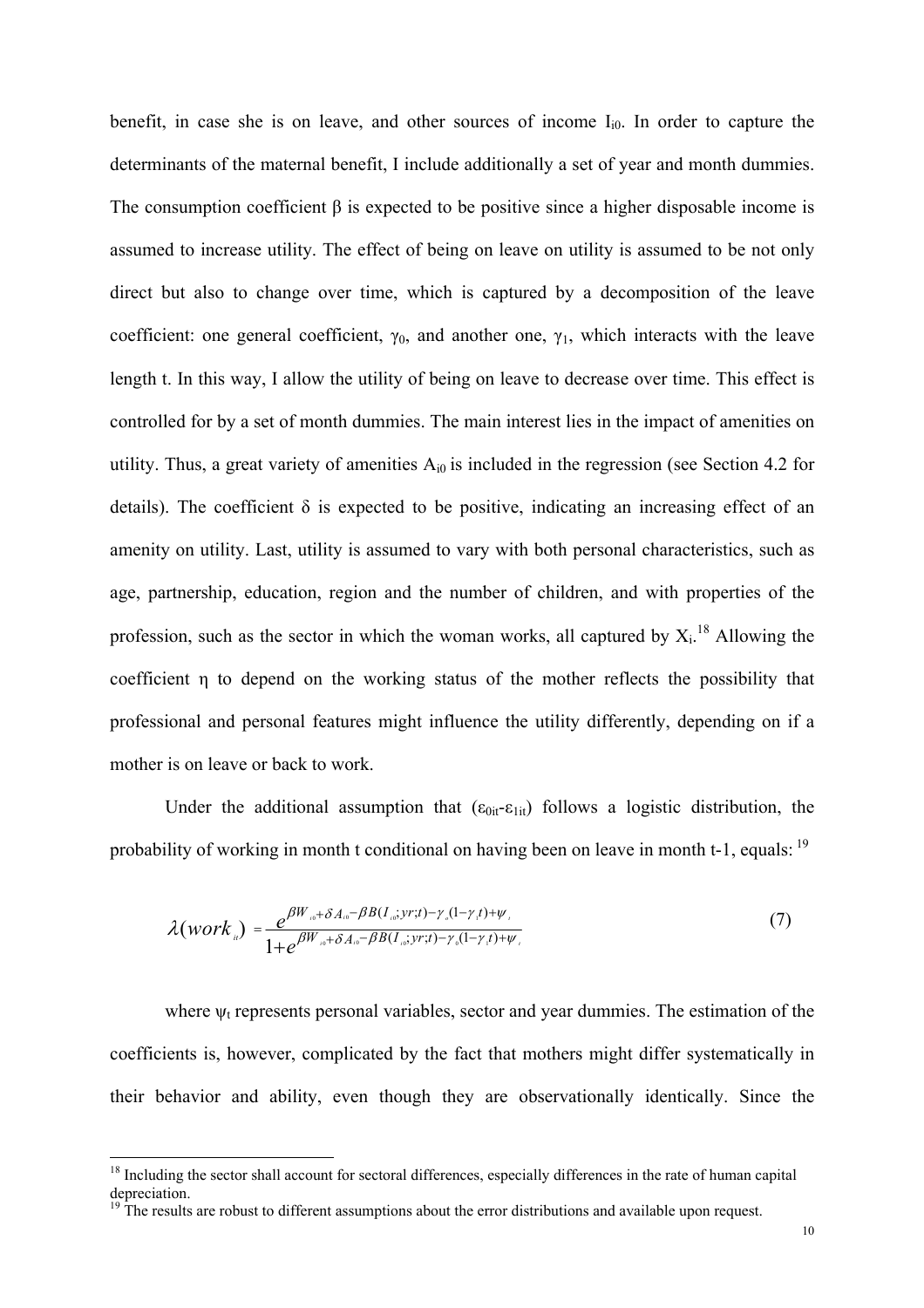composition of the sample of survivors changes as time proceeds, with respect to both, observed and unobserved characteristics, ignoring this unobserved heterogeneity can lead to inconsistent estimators. Hence, I estimate the leave decision using a discrete logistic duration model and allow for unobserved heterogeneity introducing a log-normally distributed timeinvariant individual component  $(α<sub>0i</sub> - α<sub>1i</sub>)<sup>20,21</sup>$ 

Using equation (5) and the outlined assumptions the MWP looks as follows:

$$
MWP = \frac{\partial W_{i_o}}{\partial A_{i_o}} = \frac{\frac{\partial \lambda (work_{i})}{\partial A_{i_o}}}{\frac{\partial \lambda (work_{i})}{\partial W_{i_o}}} = \frac{\delta}{\beta}
$$
(8)

Given the positive coefficient of the wage and of the amenities, the MWP for an amenity should be positive. Thus, the model predicts that a mother is willing to sacrifice part of her wage to enjoy certain amenities.

The next section describes the datasets used and the construction of the amenities.

### 4. Data

### 4.1. The German Socio-Economic Panel and the Qualification and Career Survey

 For the analysis of mothers' MWP for job-related amenities, two datasets are used: the German Socio-Economic Panel (GSOEP) and the Qualification and Career Survey (QCS). The GSOEP is an annually repeated survey of Germans and foreigners in East and West Germany, which has followed its members continuously since 1984. This study uses waves 1992-2006 which correspond to the period during which the maternity leave period has

 $^{20}$  I estimate the model assuming different functional forms for the unobserved heterogeneity (e.g. gamma distribution, discrete mass points). The results however do not alter significantly. This lies in line with the findings of Han and Hausman (1990) and Meyer (1990) that in case of a non-parametric baseline hazard the estimates show little sensitivity to alternative functional forms for the individual time-invariant error term.

<sup>&</sup>lt;sup>21</sup> Notice, this type of correction only allows for correction of individual time invariant heterogeneity which is independent of the observable individual characteristics. One further issue, namely the potential sorting of mothers into occupations which offer the characteristics that correspond to their preferences for work and parenting, might not be tackled with this random-effect type model. This issue of occupational sorting will be discussed more in Section 5.3. So far, please bear in mind, that the coefficients have to be interpreted as the causal effect of the characteristics of the guaranteed job plus the preference of a mother for a certain type of job.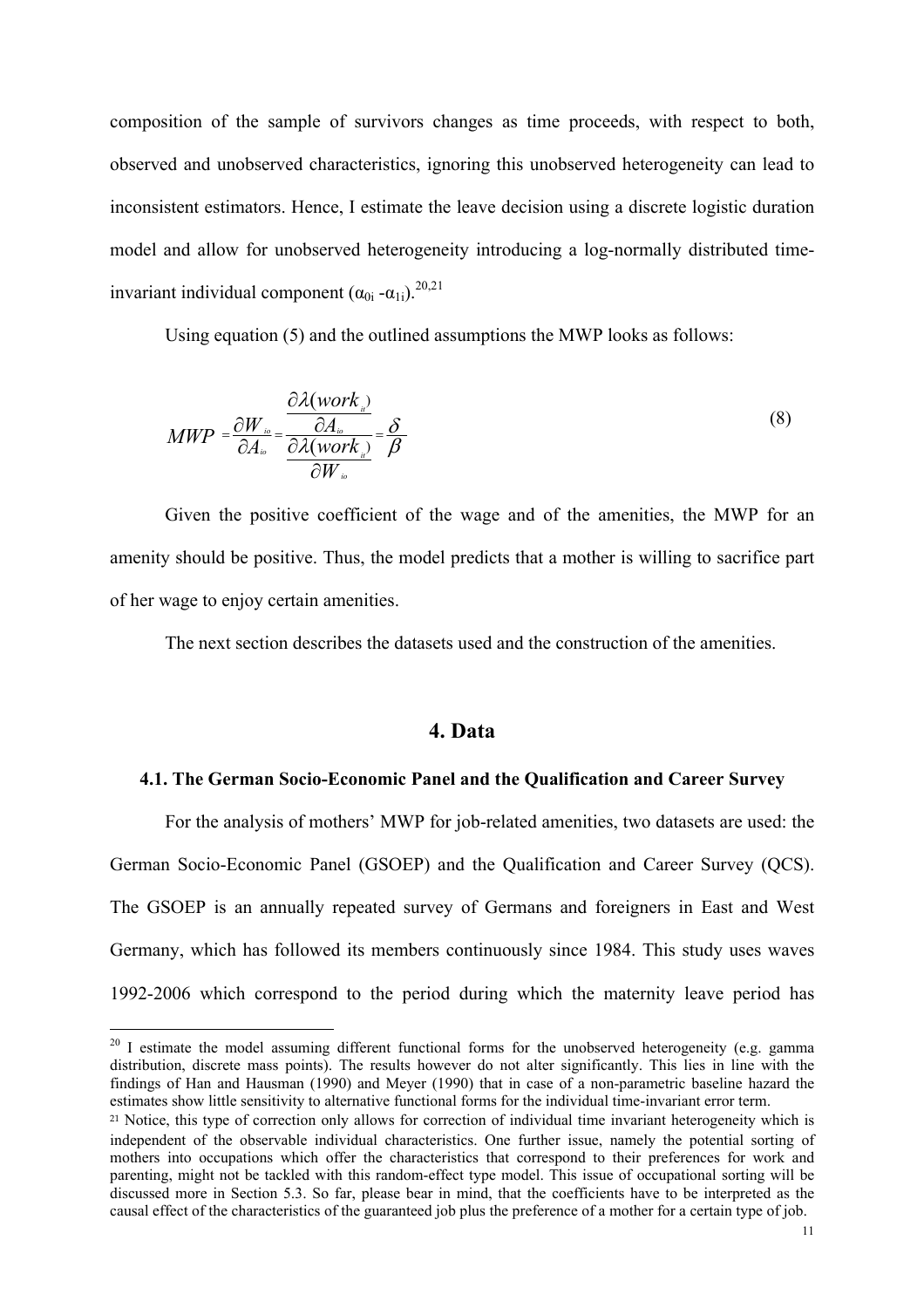remained unchanged. The QCS is a survey of employees carried out by the German Federal Institute for Vocational Training (Bundesinstitut für Berufsbildung) and the Institute for Employment Research (Institut für Arbeitsmarkt- und Berufsforschung). There are four crosssections launched in 1979, 1985/86, 1991/92, and 1998/99, each covering about 30,000 individuals. For this study, the latest cross-section is used since it lies within the time at which the sample of mothers takes parental leave and is the only cross-section that includes a 4-digit occupational code that allows a merging of the two datasets.<sup>22</sup>

 The GSOEP and the QCS have several features that make them especially suitable for the proposed methodology to estimate mothers' MWP for amenities. The GSOEP has detailed annual information on personal as well as on some professional characteristics such as the individual's occupation, the wage and the working schedule. Furthermore, it provides monthly information on fertility as well as professional activities, such as working and being on maternity leave. This information allows me to construct maternity leave spells for each woman and to determine her occupation prior to childbirth. The QCS contains a great variety of occupational amenities, which complements the occupational information provided by the GSOEP. Details about the amenities contained in the QCS are given below.

 The sample of interest includes all women who gave birth during 1992-2005 and were eligible for maternity leave.<sup>23</sup> As described in Section 2, eligibility for maternity leave is conditional on having worked for at least six months on the same job. According to the Federal Statistical Office, in 2003, 90% of West German women qualified for maternity leave, while not even 65% of East German mothers did so. In spite of being less eligible for maternity leave, East German women more often exercise their right to maternity leave: 95% of eligible women in East Germany take some leave, while in West Germany only 80% do so.

<sup>&</sup>lt;sup>22</sup> Alternatively I use the 3-digit occupational code, which is available for waves 1991/92 and 1998/99. The results using this alternative code barely differ and are available upon request.

<sup>&</sup>lt;sup>23</sup> An important part of the information is reported retrospectively; thus, not all necessary information can be recovered for the last available wave 2006.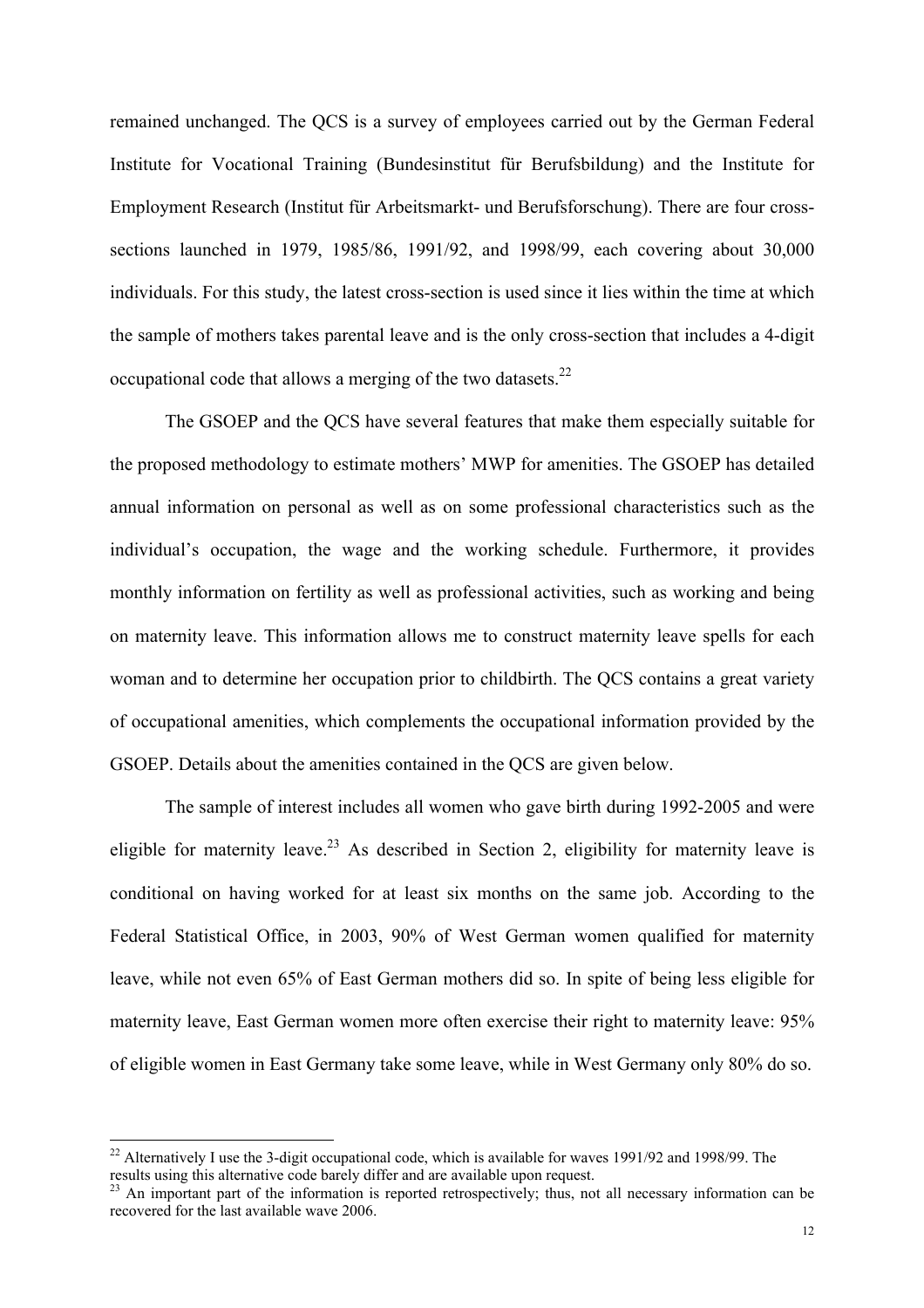The data provided by the GSOEP suffer from two shortcomings: first, the monthly activity history is partly left censored, which complicates the derivation of mothers' eligibility for maternity leave. Relaxing the eligibility condition and treating every woman as eligible who is observed in an employment contract for at least one month before giving birth, 85% of West and 65% of East German women in the sample qualified for maternity leave in 2003.

 The second problem in the data is that activities are often simultaneously and sometimes incorrectly reported. If declaring several parallel activities I give preference to being on leave. According to the maternity protection law, women are not allowed to work in the first eight weeks after giving birth. However, more than 5% of the women reported working during the maternity protection period. Since these spells are certainly mis-reported, I exclude all leave spells that are shorter than two months.

The final sample includes 1404 leave spells  $(28,587 \text{ individual-month observations})$ .<sup>24</sup> 607 women returned to their job, out of which 31 continued working immediately after the protection period. 208 women were on leave for the whole parental leave period and did not exercise their right to return to work during the first three years after birth. The remaining 589 spells are right censored, thus we do not know whether and when they returned to work. That said, we observe high panel attrition, an issue which is further discussed in Section 5.3.

### 4.2. Amenities

As mentioned above, the GSOEP contains information on individual wages and personal working schedules, in particular working hours (including overtime), frequency of working in the evening (6-9pm), during the night (9pm-6am) and in rotating shifts. The QCS provides information on additional, more specific job features that are not provided by the

<sup>&</sup>lt;sup>24</sup> These spells include leave spells following the first until the fifth birth. In case a woman reported being on leave several times, I treat this as a separate spell, while controlling for the order of birth. In Section 5.3., I estimate a competing risk model of only first birth spells.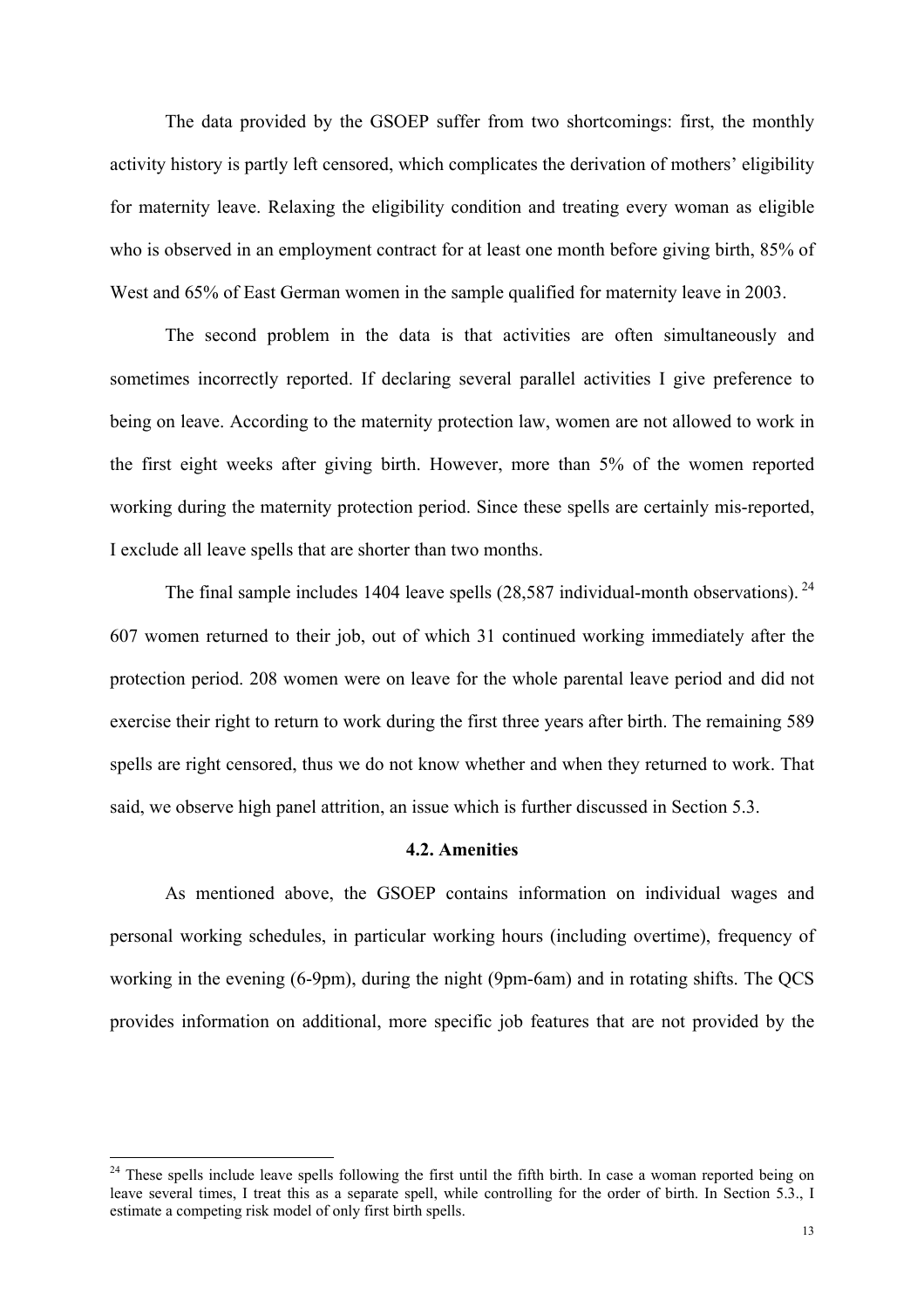GSOEP:<sup>25</sup> physical demand of the job, lifting heavy weights ( $>$ 20 kg), lying down or kneeling, standing during most of the shift, if the job is tiring for the eyes, if the job exposes the worker to dust or smoke, to a dirty working environment, to extreme climate conditions, to noise and to risks of injury. These amenities, actually in this case rather disamenities, can be matched with the sample of women on maternity leave via the 4-digit occupational code of the Federal Statistical Institute, which is contained in both datasets. Thus, the final sample contains information about the occupation in which a woman worked prior to giving birth, the individual wage, the personal working schedule, and the average occupational aspects of workload and hazards.

 In order to create representative average occupational characteristics, I restrict the 1998/99 wave of the QCS to women in their child-bearing ages (16-46 years), like the ones in the sample of interest. These women are engaged in 772 different occupations. For each occupation I calculate the mean of every amenity. In the original QCS questionnaire, the women are asked if they are never, rarely, sometimes, often or always exposed to the respective condition, which is coded into discrete values of 0 to 4. However, averaging these discrete values for different occupations produces values that are close to being continuous on a scale from 0 to 4. For interpretational convenience, I rescale the average occupational characteristics from 0 to 100: the occupation with the highest level of a certain condition takes the value 100 and the lowest level takes  $0.^{26}$ 

 The above described occupational characteristics are very detailed and specific. For the purpose of significance and plausible interpretation, I create two indices (unweighted averages), summarized as "workload" and "hazards", according to the distinction made in the

.

 $^{25}$  The GSOEP contains some information about broadly defined amenity categories. For my objective, however, these categories are to general and furthermore subjective. Estimation results using these variables display only low significance levels.

<sup>&</sup>lt;sup>26</sup> For every amenity we observe both the highest (100) and the lowest (0). An example might illustrate this ranking: workers in the plastic industry are the ones most exposed to risks of injury and death (they all report the value  $\overline{4}$ ); while secretaries are least threatened by these dangers (they all report the value 0). Thus, the plastic industry gets the average value of 100 for risks of injury, while secretaries get 0. All other occupations are ranked in between.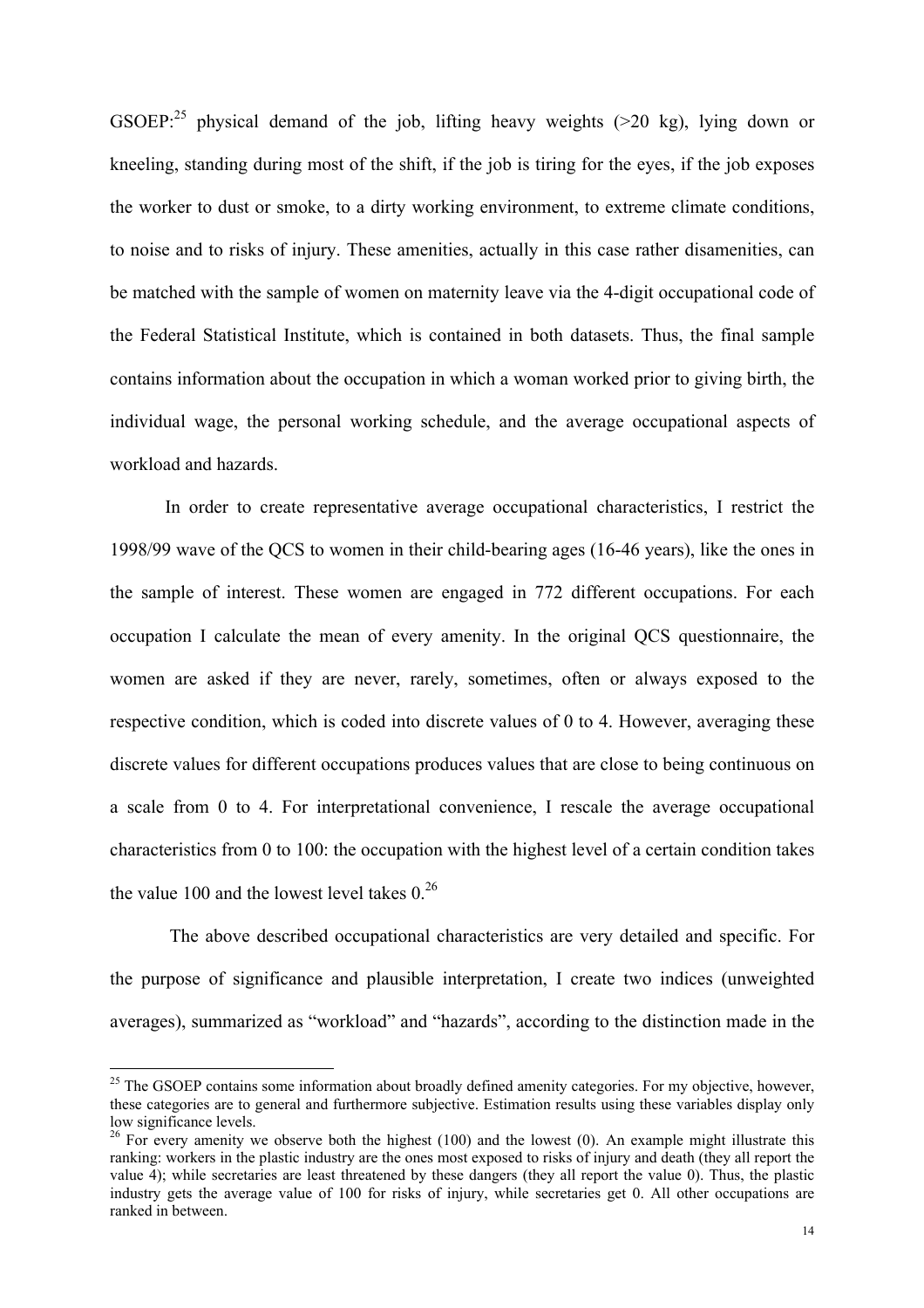literature on compensating wage differentials.<sup>27</sup> The following characteristics are included in each of the two indices: "workload" contains having a physically demanding job, lifting heavy weights (>20 kg), lying down or kneeling, standing all the time and having a job that is tiring for the eyes; while "hazards" incorporate being exposed to dust or smoke, dirt or oil, extreme climate conditions, noise and risks of injury. The respective amenities within the two groups are sufficiently correlated among each other and hence represent reliable measures for the aspects of workload and hazards. $28$ 

 To summarize, the sample contains women eligible for maternity leave, their individual wages, their personal working schedule (both taken from the GSOEP) and indices for average occupational workload and hazards (both constructed using the QCS). In the subsequent section, I present some descriptive statistics of the sample, the estimation results and several robustness checks.

### 5. Estimation Results

#### 5.1. Variables and Summary Statistics

 The first step of the analysis of mothers' MWP for amenities is to estimate the model of mothers' decision about maternity leave length. The determinants of interest are wages  $W_{i0}$ and amenities  $A_{i0}$ . These characteristics belong to the job a mother holds before going on maternity leave and to which she can return given the job guarantee during the whole leave period. An overview can be found in Table 1. For illustrative purposes, Table 2a provides a list of the top ten jobs, ranked in a descending order according to their level of hazards and workload. Additionally, Table 2b introduces the most common occupations among recent mothers and displays the respective mean of the different job characteristics.

<sup>&</sup>lt;sup>27</sup>For the construction of the unweighted averages I follow Rosen (1986) or Villanueva (2007). Alternatively, I employ factor analysis. Estimation results using the resulting factors barely differ from our results and are available upon request.

<sup>&</sup>lt;sup>28</sup> The Cronbach's alpha is 0.73 for workload and 0.81 for hazards.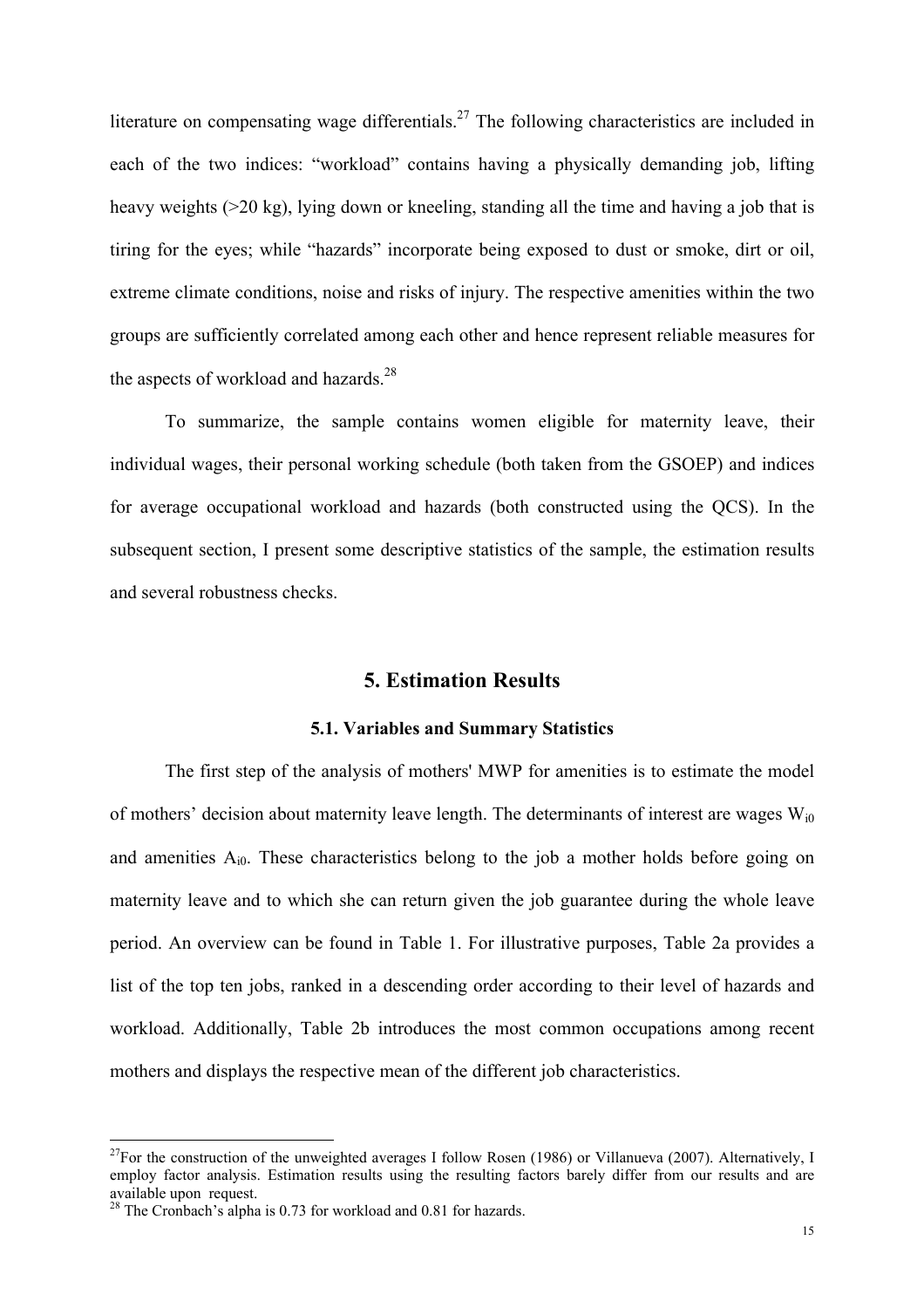The pecuniary aspect of the job is included in the estimation as the natural logarithm of the real gross wage rate. The average monthly gross income is  $1600\epsilon$  (the natural logarithm of the real gross wage is 2.3). The non-pecuniary characteristics are grouped into the following three aspects: the working schedule, workload and hazards. With respect to the working schedule we observe the following: Women work on average 35 hours, which includes on average 2 hours overtime. Quite a few mothers work in the evening (20%), at night (almost 9%) and in rotating shifts (almost 14%). With respect to average occupational workload and hazards the ranking shown in Table 2a tells us the following: The industry that demands the highest workload and the highest level of hazards is the plastic industry. Mothers, however, work mostly in occupations that expose them to slightly better conditions (see Table 2b). The most common occupation among mothers, nursing, exposes their workers to only 10.61% of the hazards and 64.04% of the workload involved in the plastic industry. Notice, while the level of hazards nurses are exposed to, corresponds to the average level of hazards (10.56) involved in mothers' occupations, the physical effort nurses have to exert lies above the average level (39.90). Further popular jobs among young mothers, such as banking and retail, offer even better conditions: the level of workload is 29.11 and 48.94, and of hazards 2.69 and 6.97, respectively.

 The maternity leave decision is also influenced by institutions, such as the maternal benefit or the child care facilities. The benefit is proxied by the total household income  $I_{i0}$  and a set of year (1992-2005) and month dummies (36). The month dummies account furthermore for the fact that the utility of being on leave may decline with the age of the child. With the exception of East Germany, publicly available childcare for children under the age of 3 is very precarious in Germany; only 3% are actually covered by formal childcare. Hence, I control for this difference by including a dummy for East and West Germany.

 As explained in Section 3, individual characteristics may play an important role for the leave decision. Table 3 gives an overview of the personal and household characteristics of the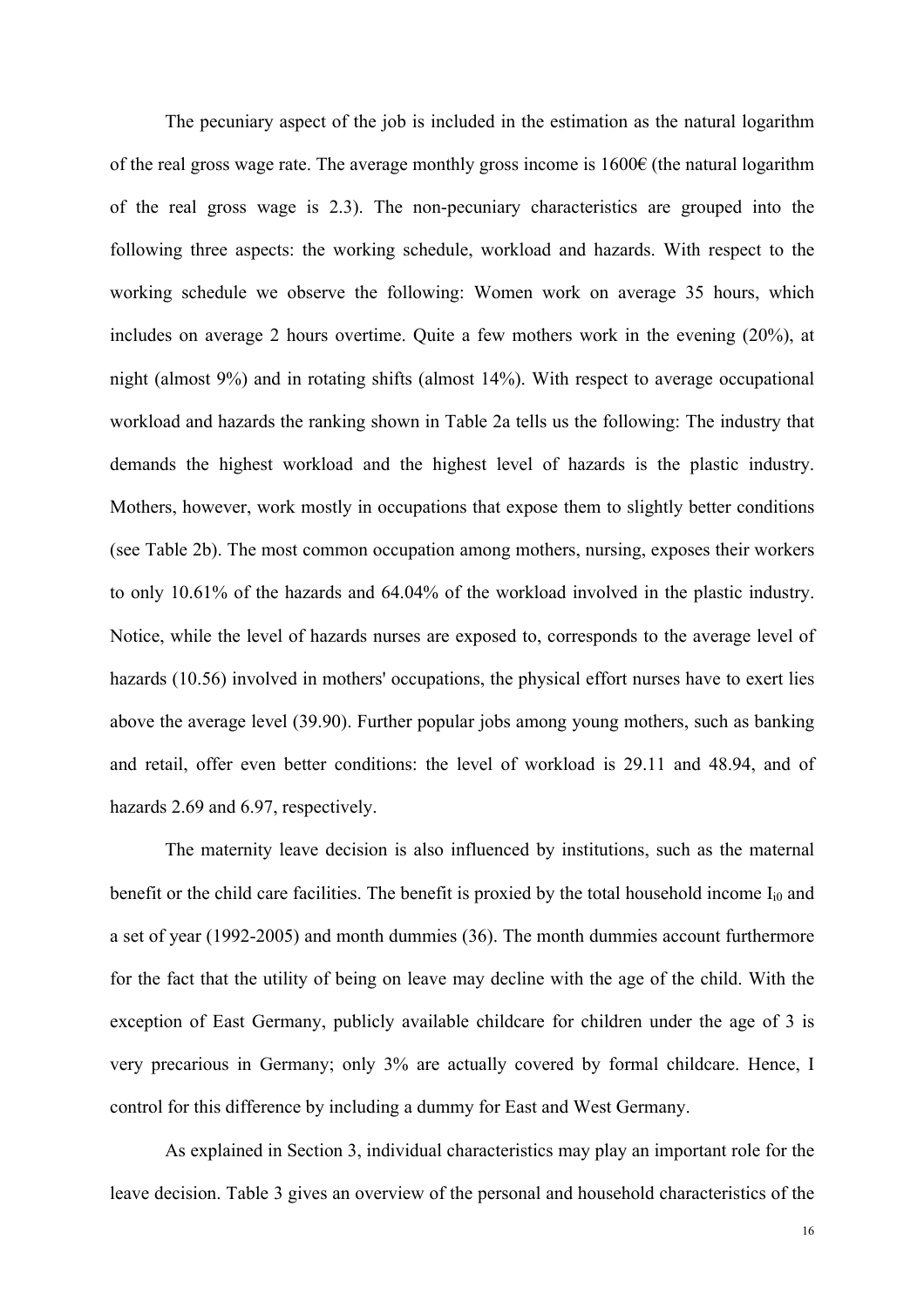women in the sample. I control for age, partnership, education, income, the number of previous children, and last the sector in which the woman has been working.

 Before describing the regression results, notice the length of maternity leave and its relation with each job amenity. The Kaplan-Meier Survival estimates display a smooth pattern of maternity leave lengths (see Table 4); mothers are observed to return to their guaranteed job equally at any months of the maternity leave period. A first look at the relationship between leave length and wage, and leave length and amenities, without controlling for any other variables, already provides some useful insights (see Table 5). As expected, a higher wage is associated with a shorter maternity leave and worse hazards or workload with a longer leave. This is, however, only a first impression gained from the raw data. In the next section I present the results of the multivariate regression analysis which allow for more interpretation.

#### 5.2. Results

As introduced in Section 3.2., I estimate the leave decision using a discrete duration model with a logistic hazard function and log-normally distributed random effects. Table 6 displays the resulting coefficients of the individual wage, the different aspects of the personal working schedule and the average occupational indices workload and hazards.

 Models 1 to 3 compare the estimation results, controlling first for no other variables except mothers' job characteristics, then including additionally personal characteristics (age, education, partner, region, total household income and birth order), and last sector, month and year dummies. I also repeat the estimation under different assumptions for the functional form of the baseline hazard: including, instead of month dummies, either the logarithm or a polynomial of the time being on leave (model 4 and 5 respectively). The results barely change with the different specifications. Thus, the following discussion of the results focuses on the specification assumed in model 3, including the full set of control variables and using a nonparametric baseline hazard (month dummies).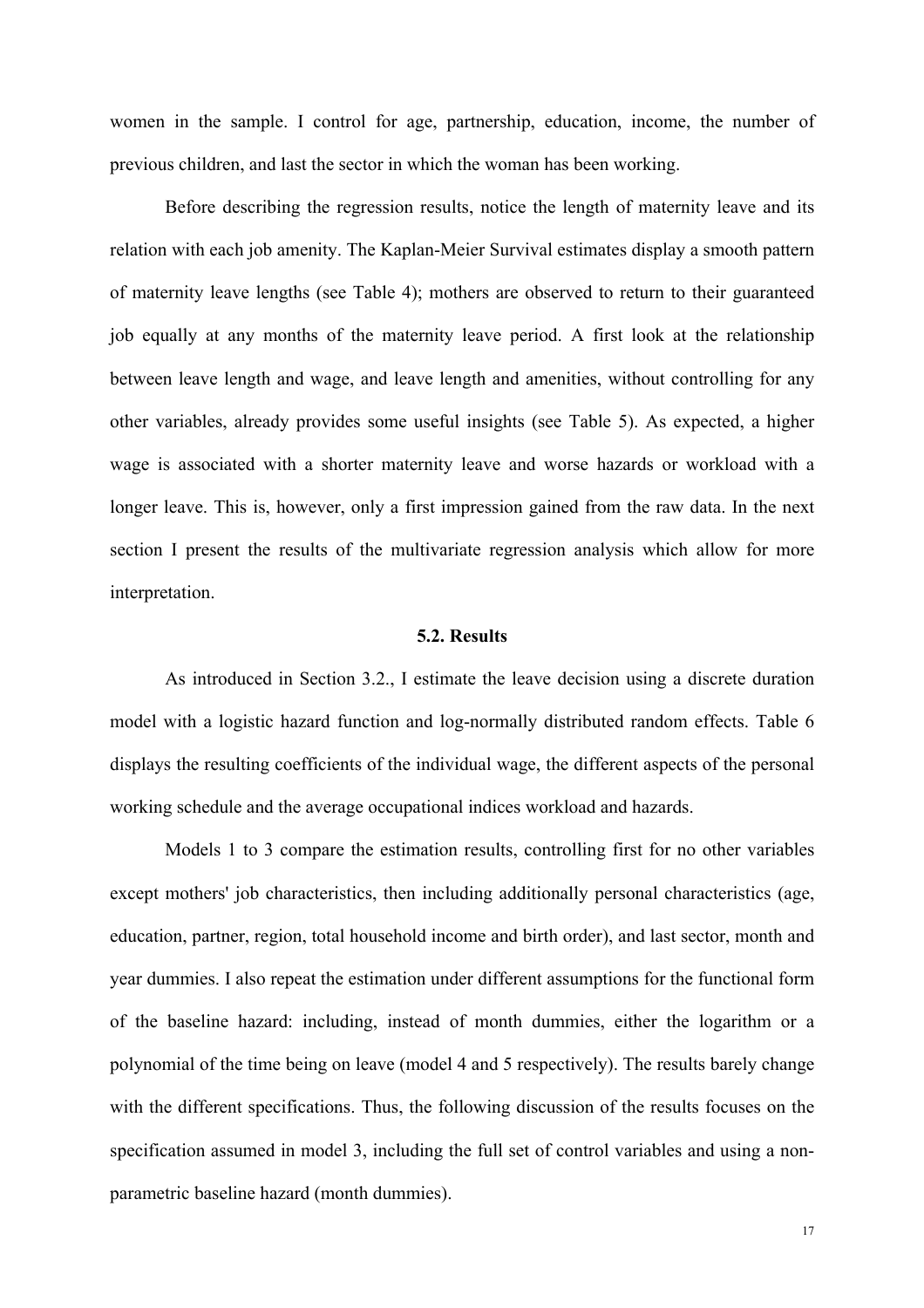The theory predicts that the higher the wage, and hence, the higher the opportunity costs of not working, the more likely a mother is to return to her job. The estimated coefficient of the ln of real gross wage confirms the prediction: women who have a job that pays 10% more wage per hour are 0.1% more likely to return to work in a given month (at the 1% significance level). The model, as introduced in Section 3, suggests furthermore a positive effect of amenities on the decision to return to work. The estimated coefficient of the hazards is in line with this prediction: women who have been working under bad working conditions tend to stay significantly (at the 5% level) longer on maternity leave: one standard deviation more of hazards (which corresponds to 10 units of hazards and, for example, to the difference in hazards a secretary or a nurse are exposed to) reduces the likelihood to return to work by 0.3%. Estimating the model using as controls each of the different aspects included in the index "hazards" separately shows that the deterring effect stems mainly from jobs exposing the women to dust, smoke and extreme climate conditions. The actual effect of workload is insignificant. Nevertheless, looking at the separate effects of the different aspects of workload reveals that working in an uncomfortable position such as stooping, kneeling, etc., has a significantly negative effect on returning to work.<sup>29</sup> The working schedule influences the decision of leave length as follows: mothers in jobs entailing on average ten hours more per week, are 0.1% less likely to work in a given month. Jobs requiring night work are also less attractive to mothers after childbirth (by 0.3%). However, both effects are not significant. In addition, women who have jobs that involve working in the evening or in rotating shifts are significantly (at the 5% level) more likely to work in a given month (by 0.5% and 0.8% respectively).

The effect of personal characteristics on the leave length decision are in line with the findings of previous studies; 30 women who are older and have a partner, several children and more financial resources are less likely to work soon after childbirth, while women who live

.

<sup>&</sup>lt;sup>29</sup> The estimation results including all job characteristics separately are available upon request.

<sup>&</sup>lt;sup>30</sup> The full set of estimated coefficients is available upon request.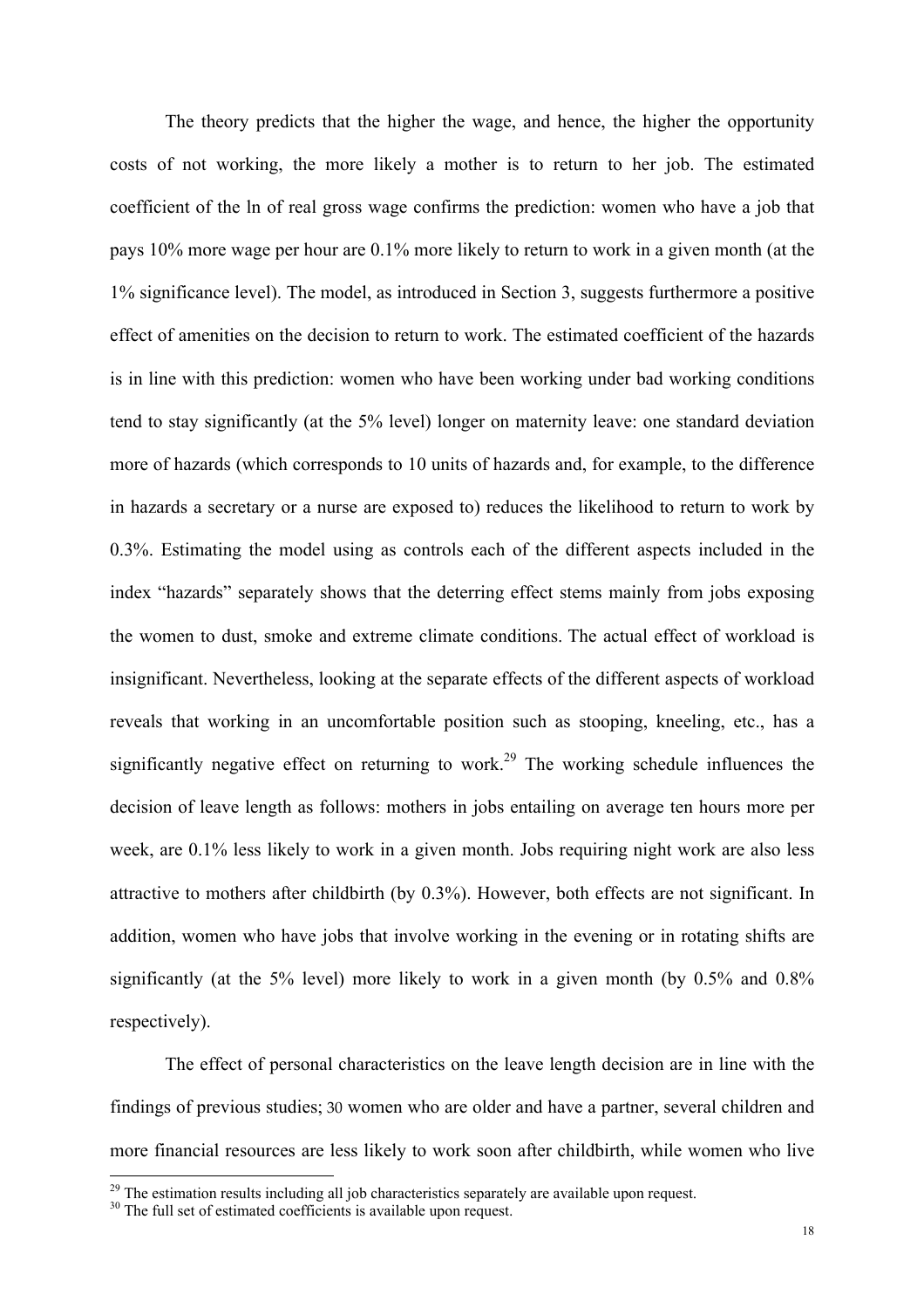in East Germany and are highly educated tend to return to work earlier. Testing for the presence of individual time-invariant heterogeneity, such as ability or preferences, reveals moreover a significant impact of these individual unobserved characteristics on the maternity leave length decision (the estimated coefficient of the random effect is significant at a 1% significance level).

 Given the elasticities of the hazard rate with respect to wages and the selection of amenities, it is now straightforward to derive how much mothers are willing to pay for these amenities (see Table 7). In line with the estimated coefficients shown above, mothers are only willing to sacrifice a significant percentage of their wage for a decrease of hazards and to overcome a rigid working schedule. For a less hazardous work, mothers are willing to give up a significant (at the 5% level) amount: in order to suffer one standard deviation less dust, dirt, noise, extreme temperature or health risks, recent mothers are willing to sacrifice 22.2% of their wage. Furthermore, it may be more convenient for mothers to work in the evening or in rotating shifts, as these schedules may allow for an informal solution of childcare. Consequently, we can see that mothers are willing to sacrifice 35.6% of their wage to work in the evening and 55.1% for rotating shifts.

The estimates for mothers' MWP are surprisingly high. Comparing my findings with the MWP for males found, for instance, by Gronberg and Reed (1994) and Bonhomme and Jolivet (forthcoming) and providing further outside evidence on the prevalence of certain jobrelated amenities among recent mothers might give some support to my estimates. Stratification according to individual or institutional characteristics might furthermore shed some light on the determinants which might trigger mothers' MWP. For this purpose, I analyze the impact of wages and amenities on the chosen leave duration, distinguishing between mothers' regional, financial and educational background and last the chosen leave length.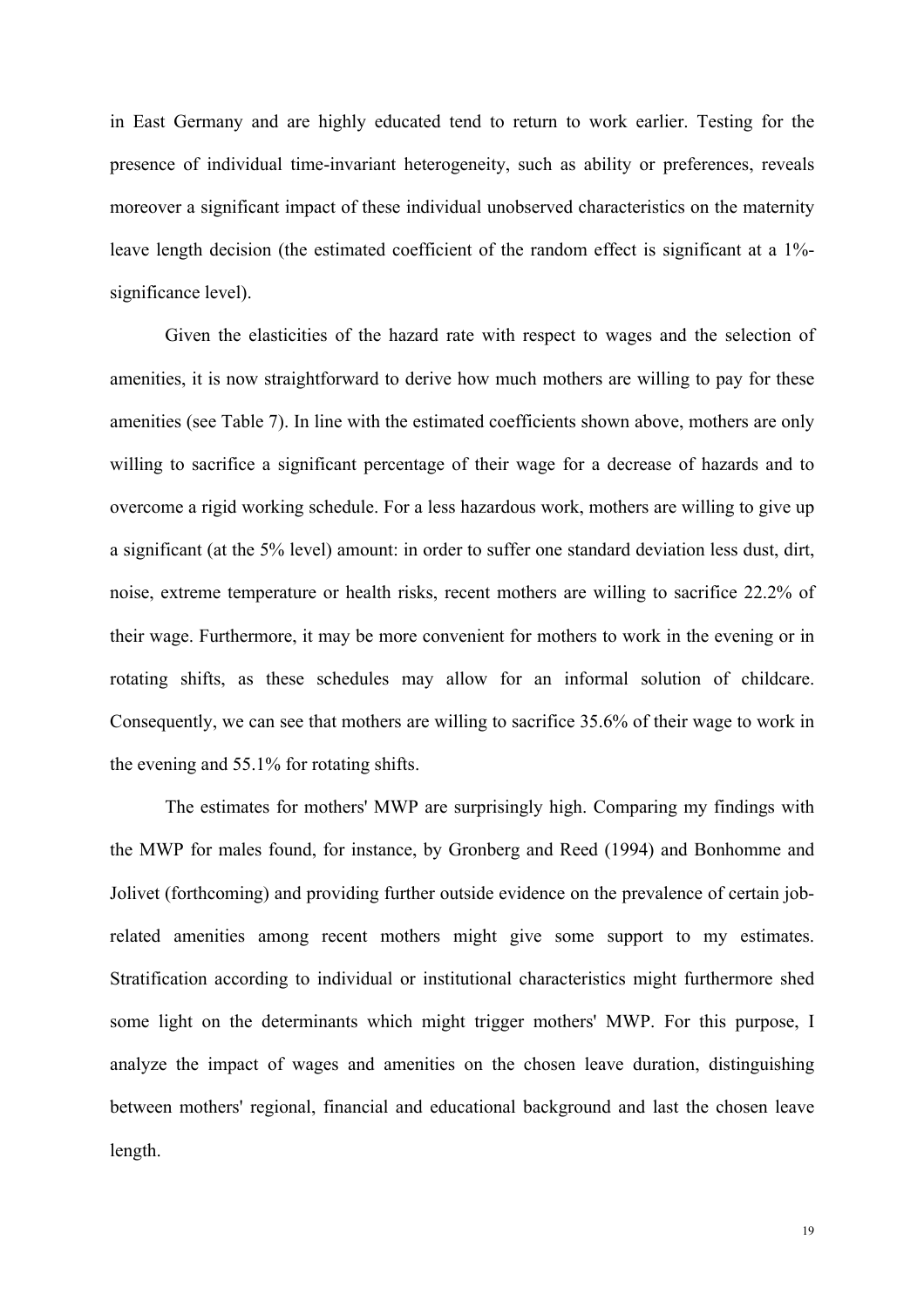The basic regression results reveal that women after childbirth are disposed to pay significant amounts to avoid occupational hazards (22.2% for a reduction by one standard deviation). This estimate lies slightly above previous findings for the MWP of male workers. Gronberg and Reed (1994), for instance, find a MWP of 13.4% for US male workers; Bonhomme and Jolivet (forthcoming) confirm this magnitude for Austrian, Danish and Dutch workers  $(12.8-15.2\%)$ <sup>31</sup>. The slightly higher MWP for good working conditions among mothers is in line with findings of previous studies (DeLeire and Levy, 2004; Felfe, 2008) which attest a crowding of women, in particular of mothers, into safe jobs. Distinguishing between mothers with different financial and educational background, however, shows that not all women are willing or able to sacrifice significant parts of their wage to reduce unpleasant or unhealthy conditions. Table 8a provides the MWP to avoid hazards for mothers of different income and education groups. A clear pattern arises: the more financial resources, the more wage a mother is willing to give up to diminish these hazards (18%-25% for a reduction by one standard deviation); likewise the more education a woman has, the bigger the accepted trade-off between wage and hazardous conditions (0%-77%).

 The MWP for a non-standard working schedule among recent mothers might be unexpectedly high at first sight. Bonhomme and Jolivet (forthcoming), for instance, find a much lower MWP for a convenient working schedule among Dutch and Danish workers (15.2% and 22.0%, respectively). Notice, however, French workers are willing to sacrifice 43.4% of their wage in order to work according to suitable working times. Moreover, nonstandard working schedules seem to be more widespread among parents. Besides putting forward the persistently higher prevalence of non-standard working schedules among workers with children, Presser (2005) also elicits family reasons as the main predictor for non-standard working hours. In other words, family obligations might be the driving force behind the high

<sup>&</sup>lt;sup>31</sup> Notice, Bonhomme and Jolivet (forthcoming) use a sample of 8 countries (Austria, Denmark, Spain, Finland, France, Italy, Netherlands and Portugal). For the purpose of comparison between their findings and my findings, it is reasonable to use only those countries which are similar to Germany in cultural aspects.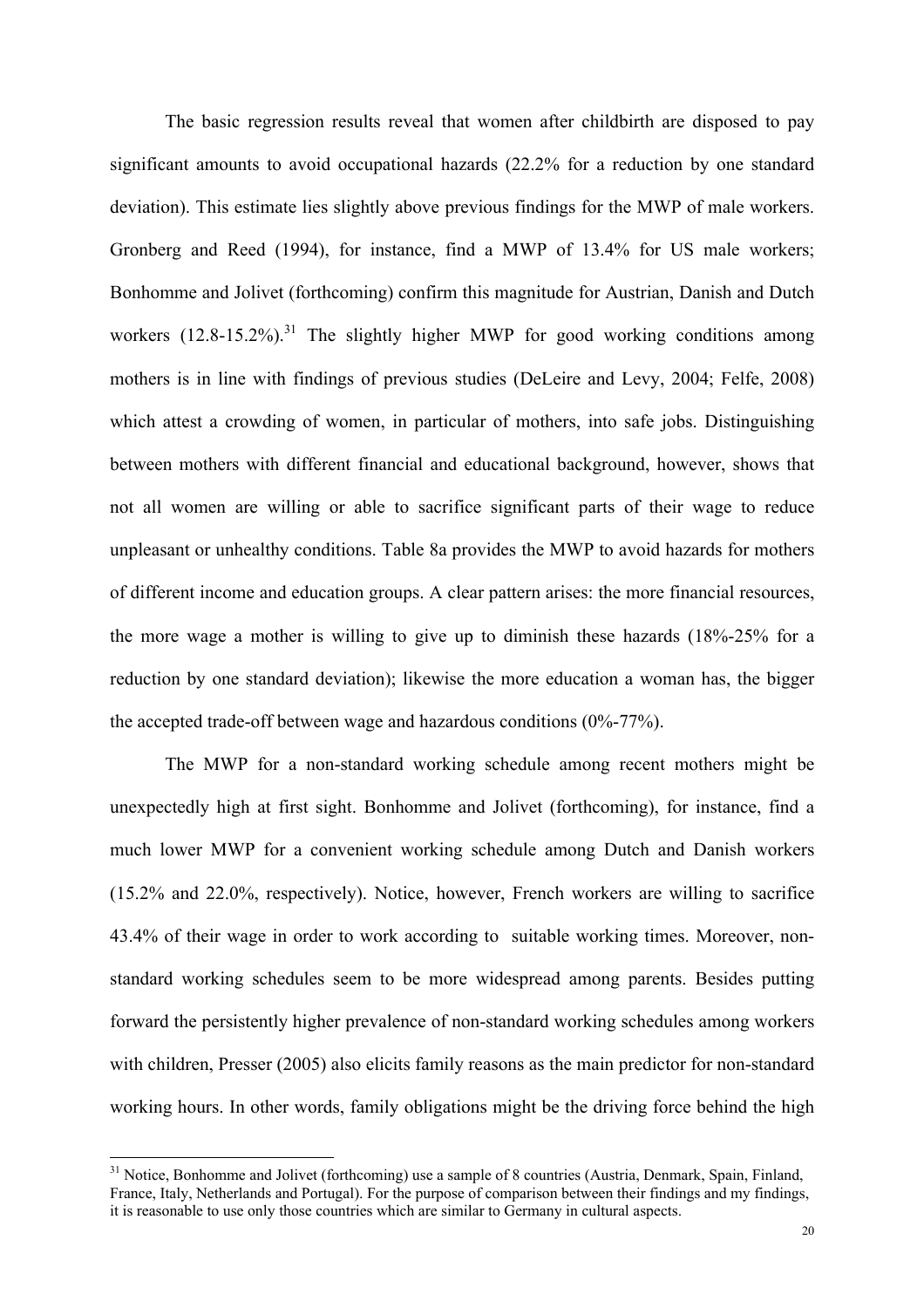MWP for work in the evening and in rotating shifts. Stratification of the estimation between East and West German women might help to investigate this hypothesis further. Remember, the coverage of childcare facilities for children under the age of three is very poor in West Germany, as only 3% of the children can be accommodated in formal daycare. In East Germany, however, public childcare is available for every third child. Hence, regressions that control for interactions between the variety of job features and a dummy for East Germany could help to shed some light on the outlined hypothesis. As can clearly be seen in Table 8b, only West German women have the disposition to sacrifice significant (at the 5% level) amounts of their wage in order to adjust the working schedule to their family life; they are willing to accept a wage reduction of 1.3% to work one hour less, 53.7% to work in the evenings and 54.3% to enjoy rotating shifts. East German women, if anything, would have to receive a premium in order to work in the evenings (55.89% of their hourly wage, which however is not significant). These sharp differences between East and West Germany support the hypothesis that mothers' high MWP for non-standard working schedules can be traced back to family obligations. Before turning to another issue, I want to provide some more evidence which could give support to this interpretation. In case a non-standard working schedule helps parents to arrange childcare informally, we should be able to observe an increase in the compatibility of parents' working schedules around child birth. For this purpose, I construct a measure indicating if the partners work according to complementary schedules and hence, if there is at least one person at home at any time of the day. Using a logit regression and controlling for demographic characteristics of the couple, such as age, education, region and having a child, shows that the presence of a child leads to increased complementarities of the working schedules, particularly in West Germany  $(15\%)$ .<sup>32</sup> Thus, these results support once more the hypothesis that mothers appreciate a non-standard working schedule as it allows them to coordinate the childcare informally with their partner.

<sup>&</sup>lt;sup>32</sup> Results for this analysis are available upon request.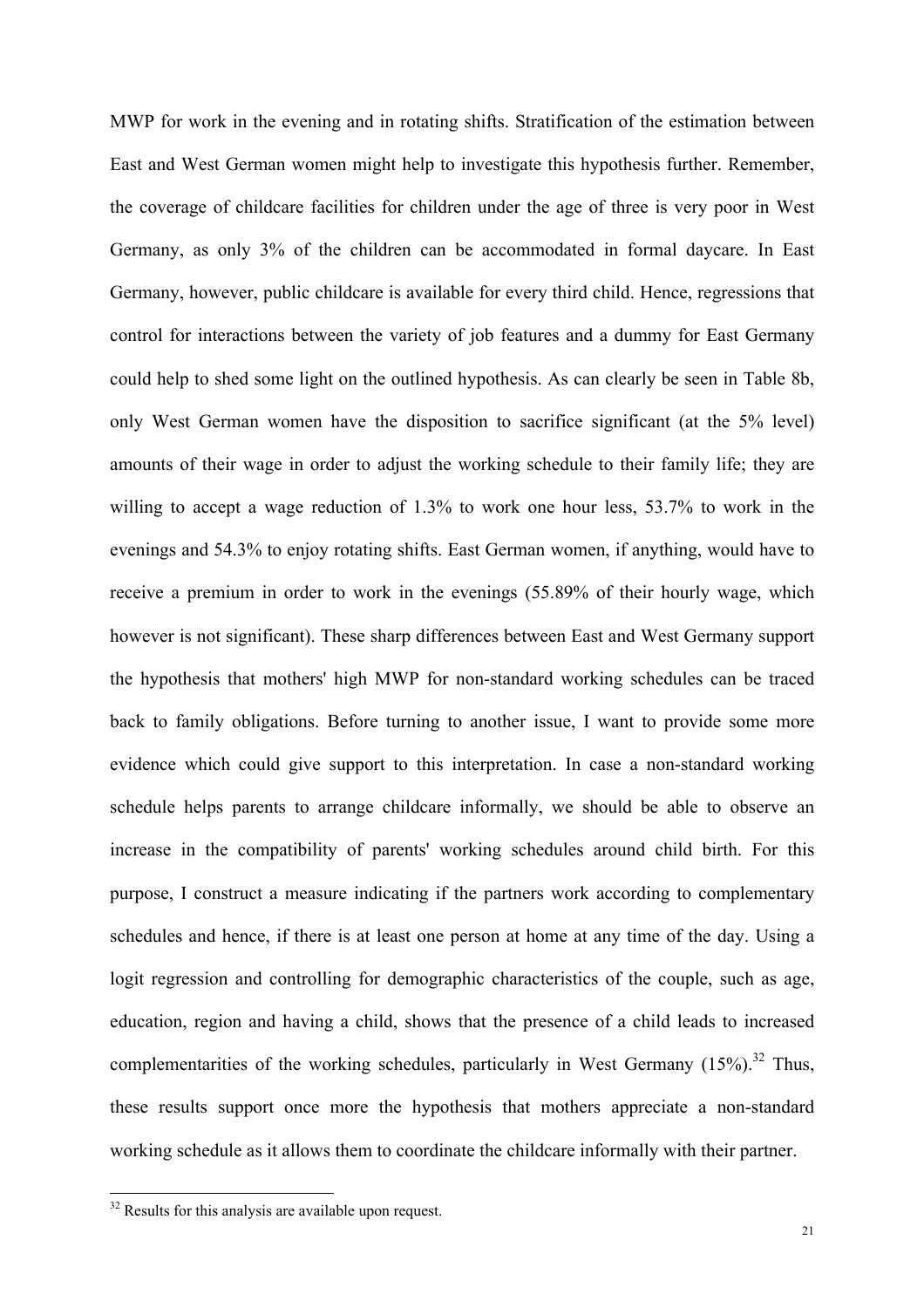The MWP for amenities might furthermore vary with the time mothers stay out of the labor market. This variation might not at last arise due to the fact that, despite the job guarantee, conditions at the workplace might change over time. However, comparing the amenities before and after the maternity leave of the women who actually return to work (see Table 9a), we can observe major changes only in the wage and working hours.<sup>33</sup> First, the slight decrease in wages reflects the fact that the job guarantee does not imply a wage guarantee. A mother might be aware of the possible wage depreciation and integrate the wage discount into her decision about the leave length. Thus, the impact of the wage on the maternity leave decision might vary over time and is not, as previously assumed, stable over the whole leave period. Using the results from an estimation where additional interaction terms between the wage and dummies for all three years of the leave period are included reveals that the MWP to diminish hazards and to enjoy an unorthodox working schedule increases slightly, but not significantly over the years (see Table 9b). Second, the drop in working hours per week can be explained by the high fraction of mothers coming back only to a part-time job. Since 2001, one has the right to reduce working hours as soon as the company has 15 employees or more. Including an interaction term between the reform and the size of the company as an additional control variable reveals that the right to work part-time has a positive, but not significant impact on the leave length decision.

### 5.3. Additional Specifications and Robustness Checks

As already discussed in Section 3.2., modeling mothers' leave decision is complicated by the fact that mothers might differ systematically in their behavior, even though they are observationally identically. In the baseline estimation, presented in Section 5.2., I approached this problem by modeling the time invariant heterogeneity among mothers as a log-normally distributed random effect. The key assumption of this correction method is no correlation between the unobserved characteristics and the control variables. Mothers, however, might

<sup>&</sup>lt;sup>33</sup> Changes in workload and hazards are caused by changes in the reported occupational code.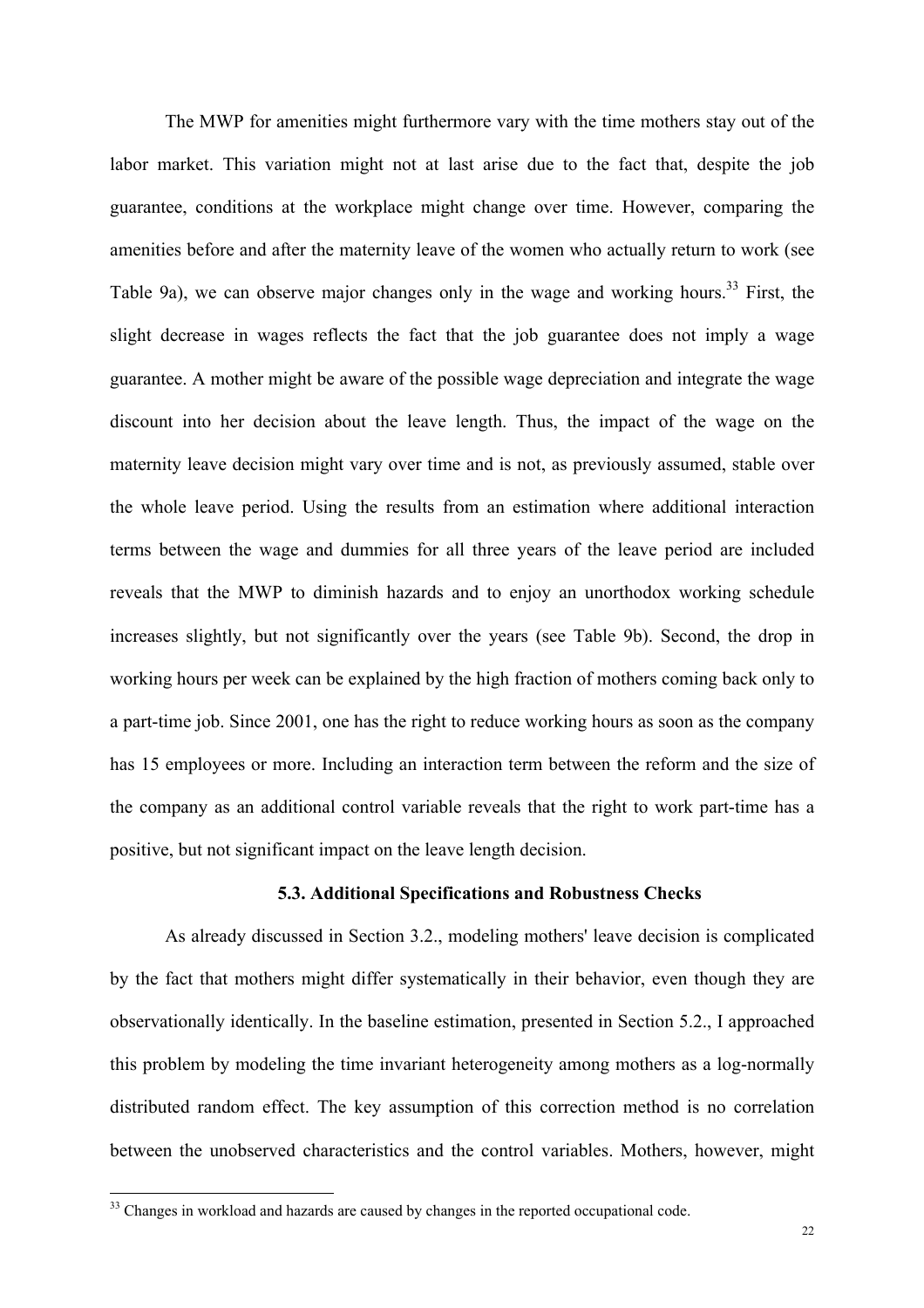differ in their career aspirations and in their preferences for job conditions. These differences might cause mothers to sort into occupations which differ in the amount of amenities offered. In other words, job-related amenities and mothers' unobserved characteristics might actually be correlated and thus, our estimated coefficients might be biased. Nevertheless, the direction of this bias is not obvious. One could argue that women who are career-oriented return to work earlier, have a high preference for wage but not a strong preference for amenities. In this case, our estimated amenity coefficients would be biased towards zero, the estimated wage coefficient would be upward biased and the derived MWP for amenities would consequently provide a lower bound. However it may also hold true that women who try to combine career and family, i.e., want to have a child but also intend to work as soon as possible, sort into jobs that offer them a high level of amenities and thus allow for the compatibility of work and family. Should this actually be the case, the amenity coefficients and the above derived MWP would be overestimated.

 One exercise to investigate if this presorting may bias the coefficients is to estimate the model using a subsample of women who cannot choose their job according to their personal preferences. In the former German Democratic Republic, people could not freely choose their job, but were assigned an occupation after finishing their education (in a socalled "interview about the personal appropriateness")<sup>34</sup>. Consequently, East German women who had a baby shortly after the reunification had the same right to maternity leave as West German women, but did not have the opportunity to choose a job according to their family plans. Thus, restricting the sample to the first three years after reunification, 1992-94, and estimating the baseline model with additional interaction terms for the wage and amenities and a dummy for East German women should help us to investigate if presorting causes a

<sup>&</sup>lt;sup>34</sup> The main determinants of job assignment was mainly active engagement of the family in the political party.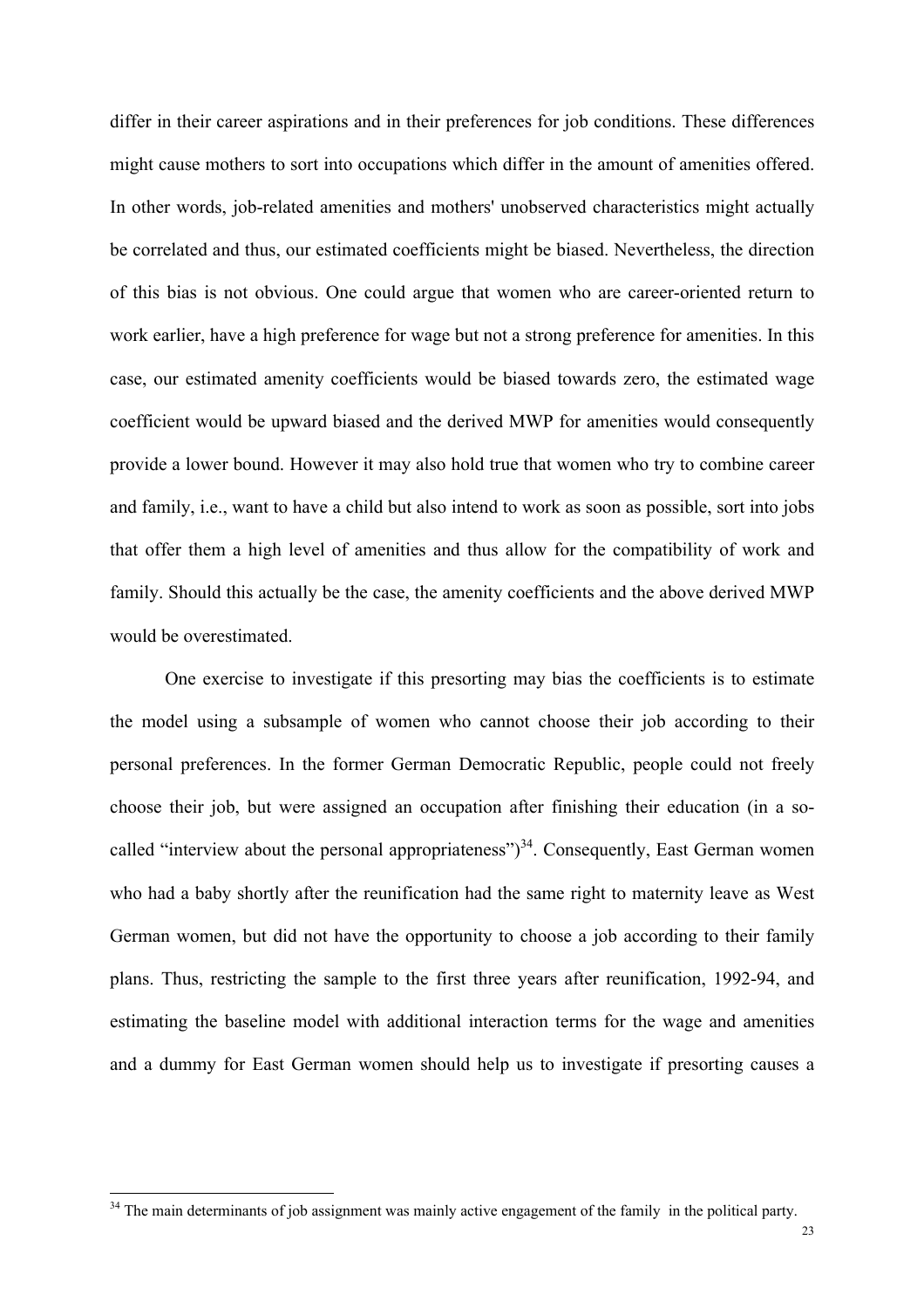bias.<sup>35</sup> With respect to the MWP for better working conditions, no significant differences can be revealed for East German women soon after the German reunification. With respect to the working schedule, preferences of East German women right after the unification seem to resemble the preferences of all East German women. Hence, these results give rise to think that presorting into family friendly jobs might not affect mothers' MWP. Due to the small sample size, however, we might not conclude statistically significant results.

Besides differences in career aspirations, there might be diversity among women with respect to their family plans. First, the decision to become a mother might be triggered by the individual job situation. Due to an unsatisfying job situation women might, for instance, want to take a break from work and anticipate their family plans. In this case our sample would over-represent women in worse job conditions who stay longer on leave. Consequently, the estimated amenity coefficients would be upward biased. Previous studies (Lauer and Mühlenweg, 2003; Bratti, et al. 2004), however, do not find any selection into motherhood due to job features when estimating the decision about fertility and LFP simultaneously. Second, so far we neglected a further option women have besides staying at home or returning to work, namely getting another child. Yet, the main sample includes all leave spells, following first, second and further births. In case the birth of a further baby lies within the maternity leave period following the birth of a previous baby, this spell is treated as a censored spell. In order to take into account the possibility of consecutive childbirths, I use a restricted sample including only spells after first childbirth and analyze mothers' decision between staying on leave, returning to work or having another baby. For this purpose, I estimate a competing risk model that represents the choice of mothers between these three alternatives during the 36 months after the first childbirth.<sup>36</sup> First-time mothers demonstrate a similar willingness to accept significant wage cuts in order to reduce hazards (30% for a

 $35$  A further reduction of the sample is not possible due to a small sample size. Due to high unemployment in East Germany, women, however, did not frequently change their job there in the years following reunification. The results of the estimation are available upon request.

 $36$  Estimation results of the competing risk model are available upon request.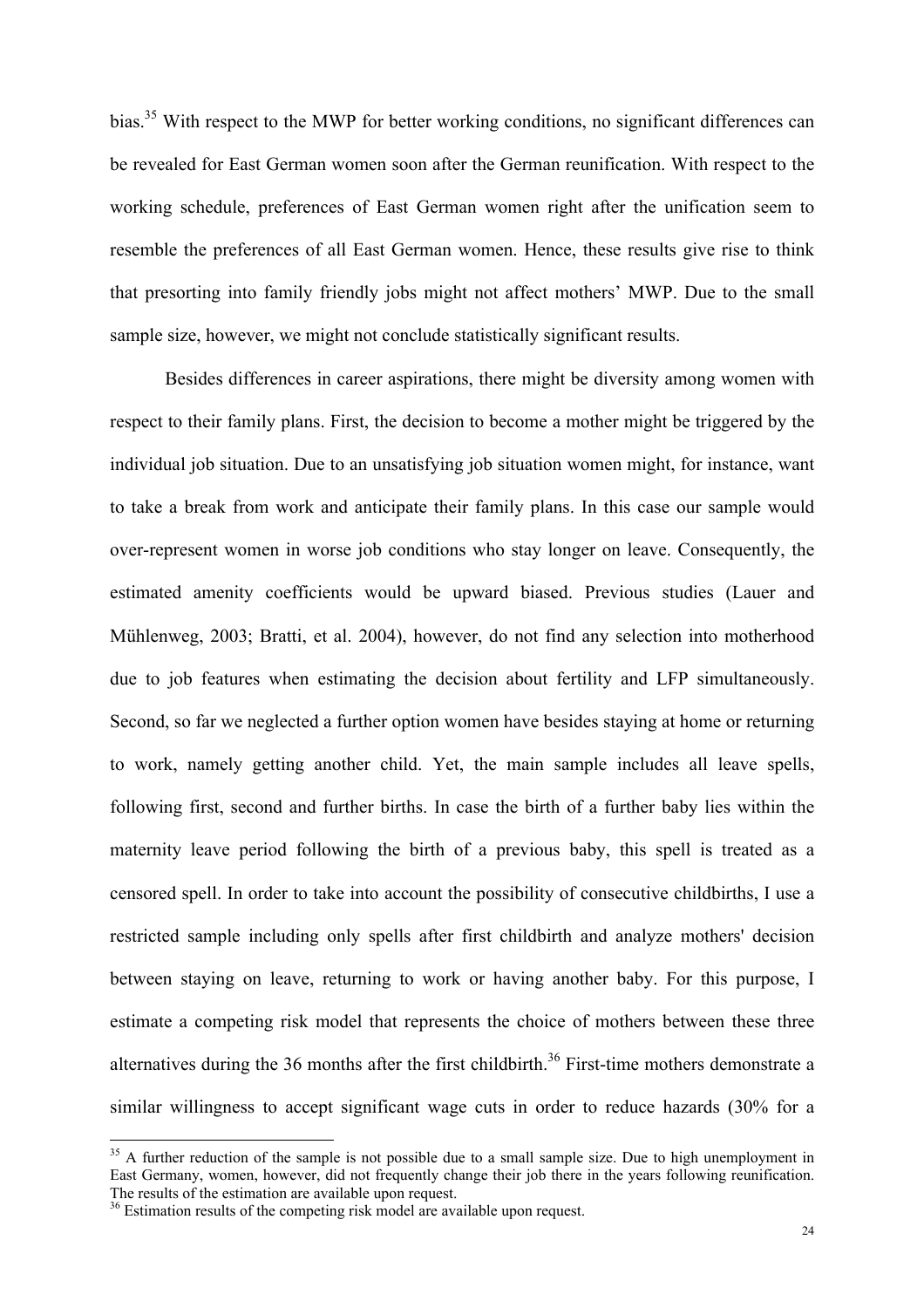decrease of one standard deviation), and to be able to work during the evening (50%) or in rotating shifts (45%).

 One last unobserved dimension, in which mothers might vary, is ability. First, one might think that employers are willing to offer more productive women both a higher wage and more amenities. Second, more capable women might also be more likely to return to work early. If ability is correlated with both better working conditions and a tendency to work, the coefficients estimated in the main specification may be overestimated. Considering, however, the nature of disamenities, such as dust, dirt, extreme temperatures, noise and certain health risks, it is difficult for an employer to treat more productive women differently with respect to the level of these disamenities. Moreover, the wage, measured on the individual level, should be a function of education, experience, ability, and so forth, and thus should incorporate individual ability; i.e., the potential problem of endogeneity should be ruled out.<sup>37</sup>

 Before concluding, I want to address the above mentioned issue of attrition. So far I implicitly assume that "missing" women (3% per month on average) behave as the women continuously observed in the dataset. This is a strong assumption, since we cannot be sure that attrition is a random event. One way to check the robustness of the main specification is to estimate the model using samples extended under extreme assumptions: the "missing" women might start working as soon as they drop out of the sample, or they might never return to their job during the maternity leave period of 36 months. Under both extreme assumptions the results are robust.<sup>38</sup>

 To summarize, additional specifications confirm that the less hazardous the guaranteed job and the more flexible the working schedule, the shorter the maternity leave. The following

 $37$  In the context of hedonic wage regressions, where the wage is the dependent variable, unobserved ability constitutes a more severe problem. As a further robustness check, I use "permanent" wages (an average of the wage during all years previous to childbirth) instead of the individual wage prior to childbirth, as those are less prone to measurement errors. Second, I use average occupational wages which are less likely to be correlated with ability. The results barely alter and are available upon request.

<sup>&</sup>lt;sup>38</sup> Estimation results using the two, under extreme assumptions, extended samples are available upon request.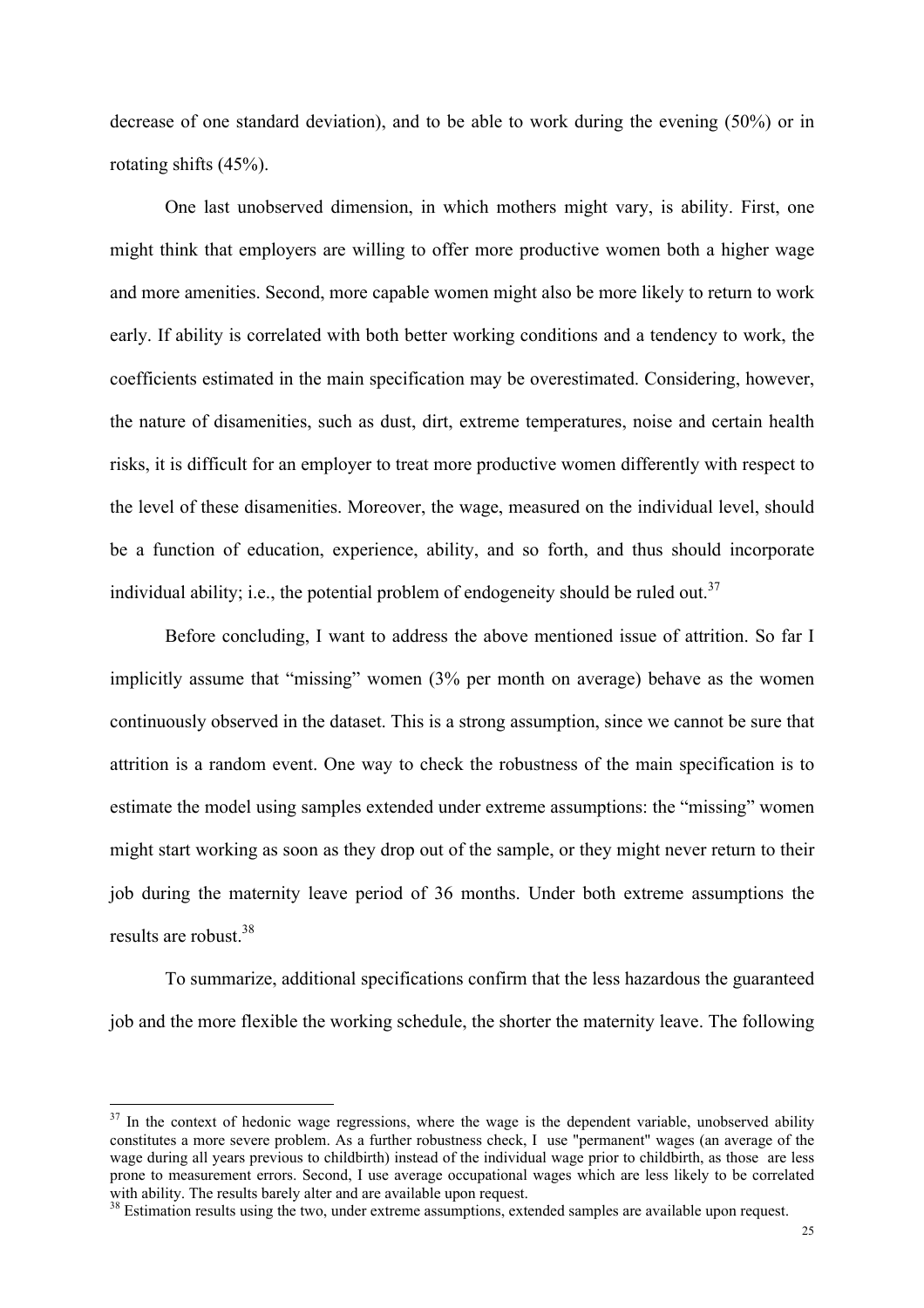section concludes and provides recommendations for a policy designed to allow mothers to better reconcile work and family.

### 6. Conclusion

 This study is, to my knowledge, the first to directly estimate mothers' MWP for jobrelated amenities. Its identification strategy relies on statutory maternity leave, exploiting the idea that maternity leave is expected to be shorter the higher the wage and the better the nonwage aspects of the job a mother is guaranteed while being on leave. The focus of this study lies on Germany, where mothers are entitled with the most generous maternity leave (36 months). Using data from the German Socio-Economic Panel and the Qualification and Career Survey, I first estimate the impact of wages and amenities on the choice of maternity leave length by a discrete duration method that assumes a logistic hazard function and lognormal heterogeneity. I can then derive the MWP for amenities by taking the ratio of the elasticity of the hazard rate with respect to a specific amenity over the elasticity with respect to the wage.

The suggested framework of this study contributes to the existing methodologies to measure the MWP. In contrast to previous studies (Gronberg and Reed, 1994 and Bonhomme and Jolivet, forthcoming), which look at job tenure of male workers and hence, fall short in observing all job offers made to the workers, the current approach allows me to overcome the limitations of modeling an explicit wage/disamenity offer process. In the case of maternity leave, all relevant alternatives available to mothers while being on leave are observable: staying at home or returning to the guaranteed job at some point during the 36 month period. The job guarantee, implied by the maternity leave, is thus the key component of my strategy to estimate mothers' MWP.

This study provides furthermore knowledge about the relevance of different job aspects for mothers' labor force participation decision. Understanding mothers' preferences for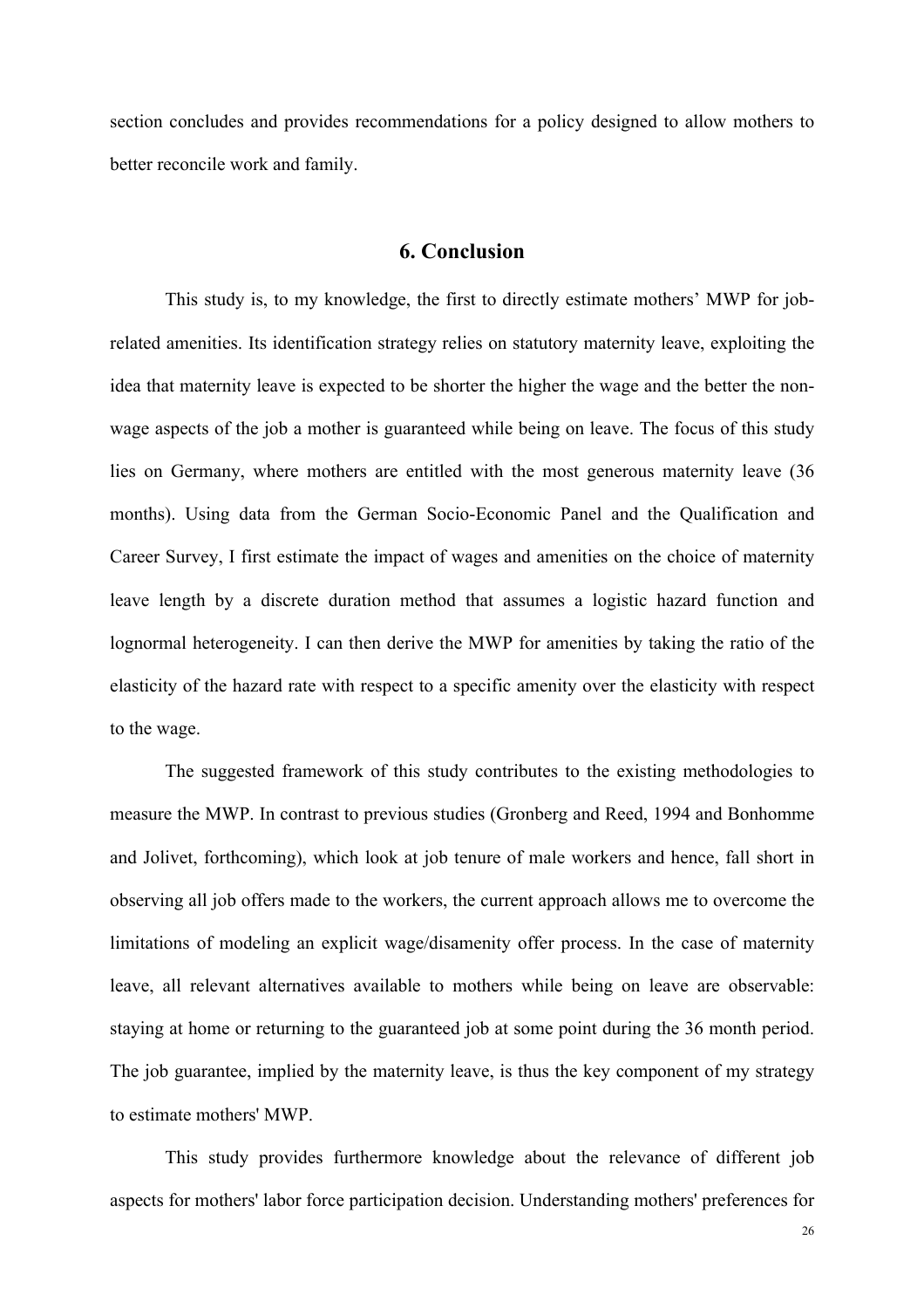certain job characteristics might show us how to pave the way back into the labor force for mothers. Given that mothers represent an enormous unused work potential (47% of young mothers are not working in the OECD), an efficient family policy design could alleviate problems arising due to the ageing of society, which is a trend faced by many industrialized countries.

The results of this study show that not only wages but also other non-wage aspects are important determinants of mothers work decision and reveal the following concrete information about mothers' preference for job-related amenities. Hazards, such as health risks, are highly avoided by mothers: they are willing to sacrifice 22.2% of their wage to improve their working conditions by one standard deviation. Distinguishing in the analysis between mothers' financial and educational background reveals that mainly high-income and high-educated women are willing to cut wages in favor of safer workplaces. In other words, only mothers who can either afford to choose their job according to personal preference or who are aware of potential consequences of menial jobs display a significant MWP to avoid job-related hazards. The working schedule is pivotal for mothers when deciding how long to stay at home after childbirth. A non-standard schedule seems to be attractive for recent mothers; they are willing to accept severe wage cuts to be able to work during the evening (35.6%) or in rotating shifts (55.1%). Examining differences between East and West Germany demonstrates that only West German mothers exchange wages for this type of working schedule. This result suggests that the source of the high MWP for an unorthodox working schedule lies in institutional differences: the lack of child care facilities in West Germany might trigger a higher MWP to work according to this unusual schedule.

 Last, the findings of this study allow me to attach a monetary value to every job characteristic and, hence, to establish a ranking of occupations according to the price mothers would be willing to pay to enjoy the involved amenities. In other words, this ranking provides us with some intuition about the most family-friendly jobs. In terms of the flexible working

27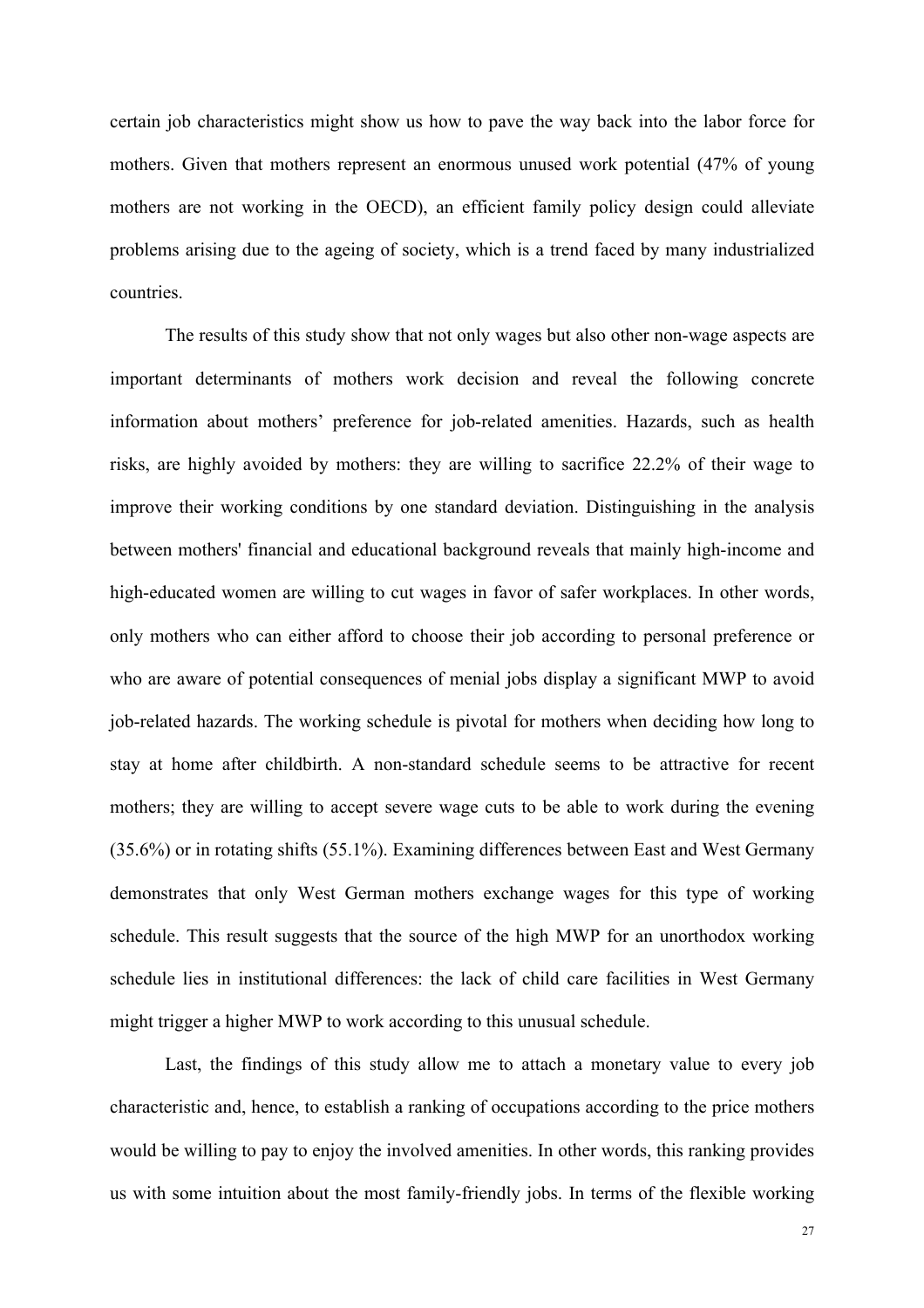schedule, occupations like retail, specialized nursing or air controlling, offer the most adequate schedules for mothers. With respect to the working conditions, working in retail seems again to be the most adequate job for a young mother. Likewise, hotel clerks and laywers, for instance, enjoy a very pleasant working atmosphere. Taking the payment into consideration as well, occupations such as editors, gynecologists or high school teachers seem to be the professions that pay the most, in both monetary and non-monetary terms.

# Bibliography

- Bonhomme, S. and Jolivet, G. (2008); "The Pervasive Absence of Compensating Differentials"; Journal of Applied Econometrics, forthcoming
- Bratti M., Del Bono E. and Vuri D. (2004); "New Mothers' Labour Force Participation in Italy: The Role of Job Characteristics"; LABOUR, 19(s1): 79-121
- Brown, C. (1981); "Equalizing differences in the Labor Market"; The Quarterly Journal of Economics, 94(1): 113-134
- DeLeire, T. and Levy, H. (2004); "Worker Sorting and the Risk of Death on the Job"; Journal of Labor Economics, 22(4): 925-954
- Duncan, G. and Holmlund, B. (1983); "Was Adam Smith right after all: Another Test of the Theory of Compensating Wage Differentials"; Journal of Labor Economics,1(4): 366-379
- Felfe, C. (2008), "The Child Penalty What about Job Amenities"; University St. Gallen Discussion Paper no. 2008-22
- Gronberg, T. and Reed, W. (1994); "Estimating Workers' Marginal Willingness to Pay for Job Attributes Using Duration Data"; The Journal of Human Resources, 29(3): 911-931
- Heckman, J. and Singer, B. (1984); "A Method for Minimizing the Impact of Distributional Assumptions in Econometric Models for Duration Data"; Econometrica, 52(2)
- Han, A. K. and J. A. Hausman (1990): "Flexible Parametric Estimation of Duration and Competing Risk Models," Journal of Applied Econometrics 5:1-28
- Hwang, H., Mortensen, D. and Reed, W.R. (1998); "Hedonic Wages and Labor Market Search"; Journal of Labor Economics, 16(4): 815-847
- Lauer, C. and Mühlenweg, A. (2003); "Employment of Mothers after Childbirth: A French-German Comparison"; ZEW Discussion Paper No. 03-50, Mannheim
- Lucas, R. (1977);"Hedonic Wage Equations and Psychic Wages in the Returns to Schooling"; The American Economic Review, 67(4): 549-558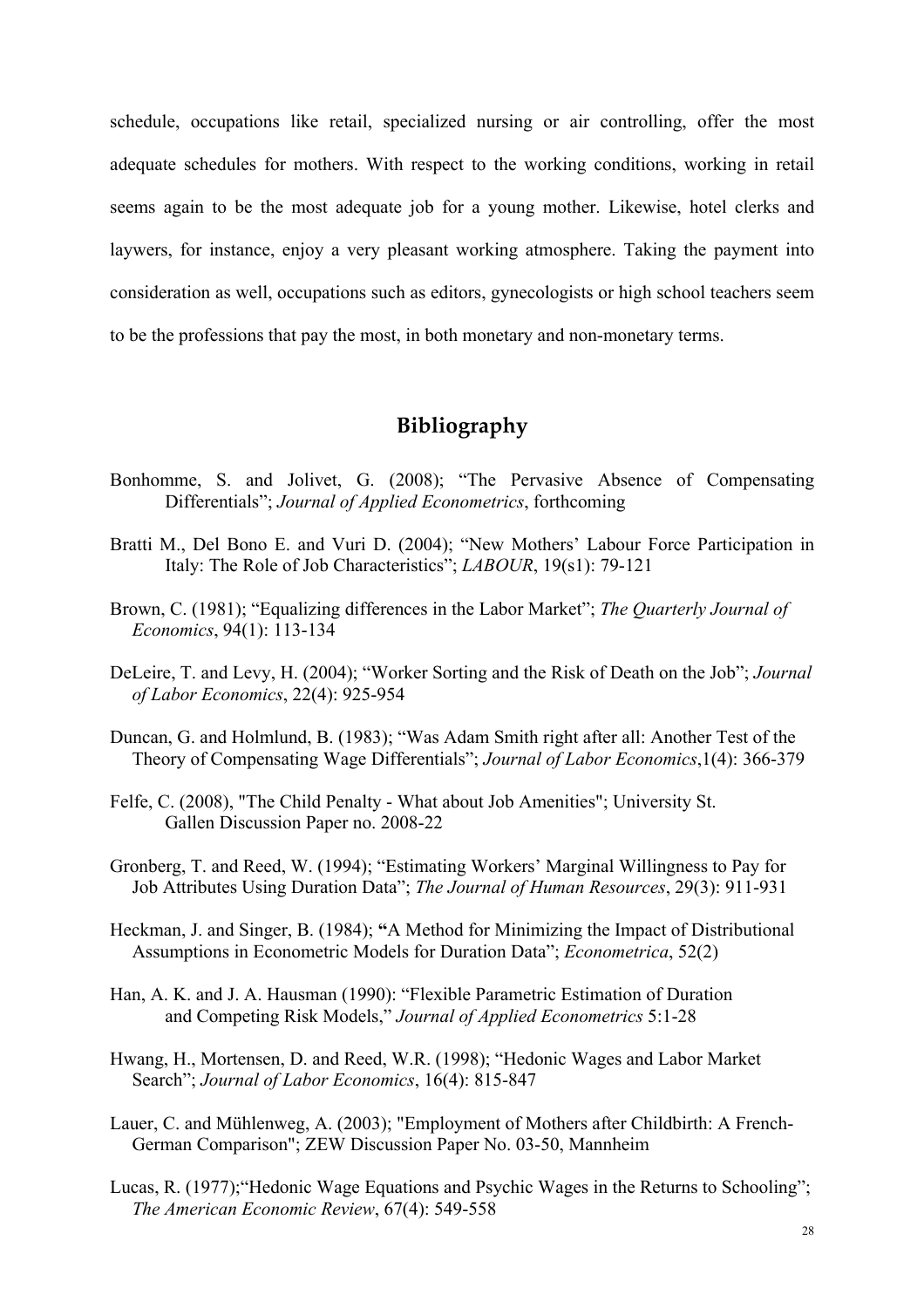- Meyer, B. D. (1990): "Unemployment Insurance and Unemployment Spells," Econometrica, 58: 757-782
- Ondrich J., Spiess K., Yang Q. and Wagner G. (2003); "The Liberalization of Maternity Leave Policy and the Return to Work after Childbirth in Germany"; Review of Economics of the Household 1: 77-110
- Presser, H.B. (2005); "Working in a 24/7 economy: challenges for American families", Russel Sage Foundation
- Rosen, H. (1986); "The Theory of Equalizing Differences"; in Handbook of Labor Economics Vol. 1, edited by O. Ashenfelter and R. Layard. Amsterdam. Elsevier
- Schönberg, U. and Ludsteck, J. (2006); "Maternity Leave Legislation, Female Labor Supply, and the Family Wage gap"; IZA DP 2699
- Smith, A. (1776); "An Inquiry into the Nature and Causes of the Wealth of Nations"; The University of Chicago Press; Chicago 60637; Edition 1976
- Villanueva, E. (2007); "Estimating Compensating Wage Differentials Using Voluntary Job Changes: Evidence from Germany"; Industrial and Labor Relations Review,60(4):544-561

# TABLES AND FIGURES

| <b>VARIABLE</b>                                                                                          | Obs. | Mean    | <b>Std. Dev</b> | Min            | <b>Max</b> |
|----------------------------------------------------------------------------------------------------------|------|---------|-----------------|----------------|------------|
| Ln real gross wage                                                                                       | 1404 | 2.3091  | 0.4922          | 0.0182         | 3.6162     |
| <b>Hazards</b>                                                                                           | 1404 | 10.5600 | 11.1743         | $\overline{0}$ | 100        |
| Workload                                                                                                 | 1404 | 39.8958 | 14.2908         | $\overline{0}$ | 95         |
| <b>Working hours</b>                                                                                     | 1404 | 35.1045 | 11.2334         | $\theta$       | 70         |
| Work in the evening                                                                                      | 1404 | 0.2058  | 0.4045          | $\overline{0}$ | 1          |
| <b>Night work</b>                                                                                        | 1404 | 0.0897  | 0.2859          | $\theta$       | 1          |
| <b>Shift work</b>                                                                                        | 1404 | 0.1396  | 0.3467          | $\theta$       | 1          |
| Note: The sample consists of women who are eligible for maternity leave. It contains 28587 observations. |      |         |                 |                |            |

Table 1: Summary statistics of occupational characteristics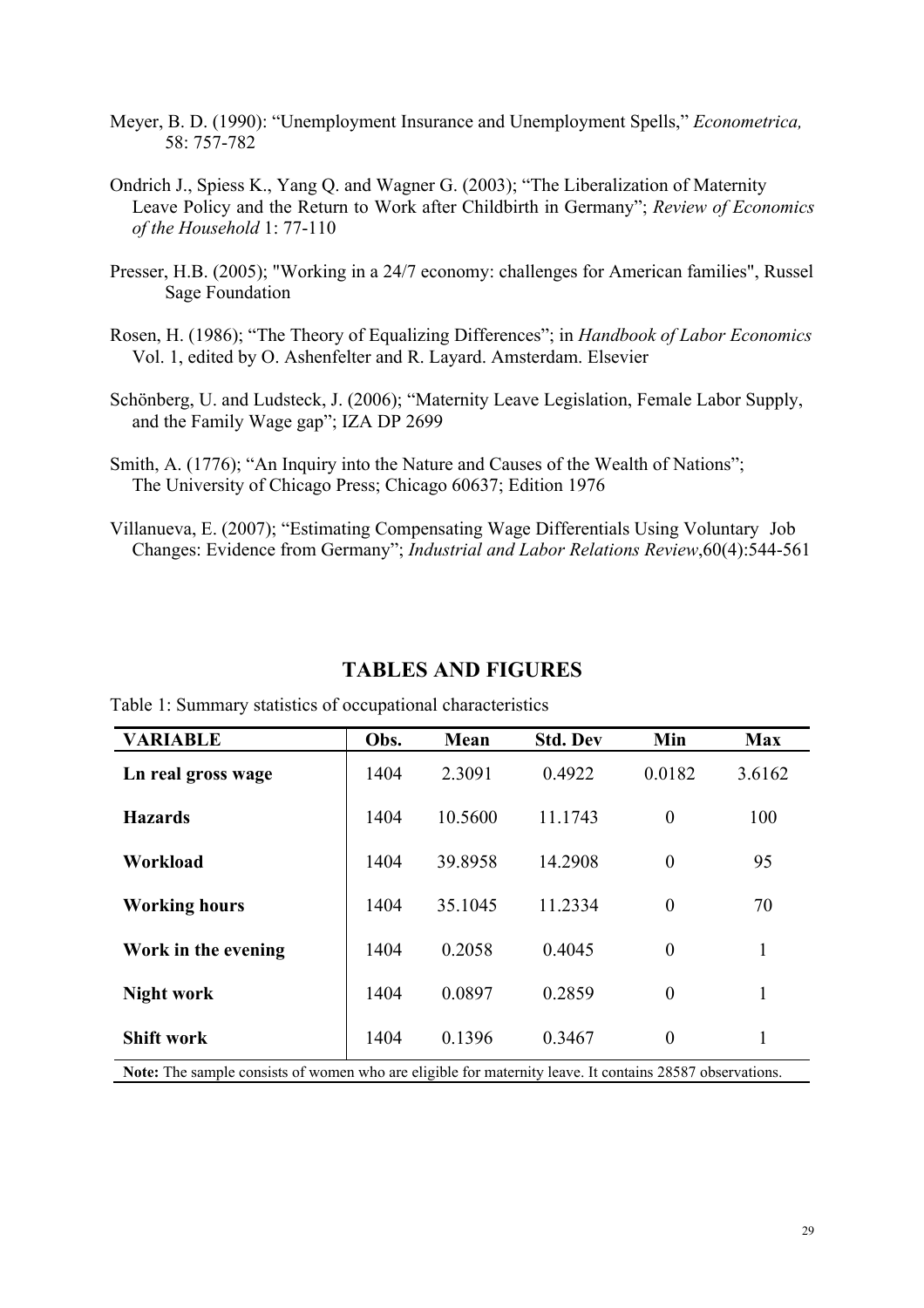| Rank         | <b>Hazards</b>           | Workload                 |
|--------------|--------------------------|--------------------------|
| 1            | plastic worker (100)     | plastic worker (100)     |
| $\mathbf{2}$ | agronomist (65)          | glass producer (80)      |
| 3            | chemistry lab worker(65) | agronomist (75)          |
| 4            | glass producer $(60)$    | industrial engineer (70) |
| 5            | industrial engineer (60) | animal breeder (68)      |
| 6            | chemistry worker (57)    | nurse (operations) (68)  |
| 7            | ceramicist (55)          | elderly care $(67)$      |
| 8            | motorcar engineer (53)   | horse breeder $(65)$     |
| 9            | warehouse worker (52)    | painter/lacquer (65)     |
| 10           | carpenter $(51)$         | car lacquer (65)         |

Table 2a: Occupations ranked in a descending order according to their level of disamenities

Note: I rank the occupation in which the women of the sample (women who are eligible for maternity leave) are working in, in a descending order according to their level of disamenities. The job on place 1, the plastic industry, exposes its workers to the highest amount of environmental hazards, while an agronomist is exposed to the second highest amount, etc. In total there are 100 ranks available. The average level of hazards and workload is shown in parenthesis.

|                          | Ln(wage) Hazards |       | Work-<br>load | Working<br><b>Hours</b> | Evening<br>work | <b>Night</b><br>work | <b>Shift</b><br>work |
|--------------------------|------------------|-------|---------------|-------------------------|-----------------|----------------------|----------------------|
| <b>Nurse</b>             | 2.45             | 10.61 | 64.04         | 33.94                   | 0.52            | 0.46                 | 0.55                 |
| <b>Bank clerk</b>        | 2.69             | 2.19  | 29.11         | 37.17                   | 0.19            | 0.00                 | 0.00                 |
| Sales person             | 2.12             | 6.97  | 48.94         | 30.82                   | 0.10            | 0.00                 | 0.12                 |
| <b>Medical secretary</b> | 2.25             | 6.10  | 43.09         | 33.25                   | 0.10            | 0.03                 | 0.20                 |
| <b>Sectretary</b>        | 2.41             | 2.17  | 23.42         | 36.46                   | 0.12            | 0.03                 | 0.06                 |
| <b>Educator</b>          | 2.31             | 16.67 | 53.17         | 37.38                   | 0.41            | 0.12                 | 0.18                 |
| Retail clerk             | 1.89             | 6.62  | 44.29         | 38.47                   | 0.27            | 0.03                 | 0.15                 |
| <b>Hairdresser</b>       | 1.57             | 11.55 | 43.37         | 35.56                   | 0.00            | 0.00                 | 0.09                 |
| Office clerk             | 2.03             | 2.15  | 23.14         | 37.02                   | 0.03            | 0.00                 | 0.03                 |
| Dental assistant         | 2.12             | 12.76 | 41.67         | 33.44                   | 0.06            | 0.00                 | 0.13                 |

Table 2b: Level of hazards and workload involved in most common occupations of mothers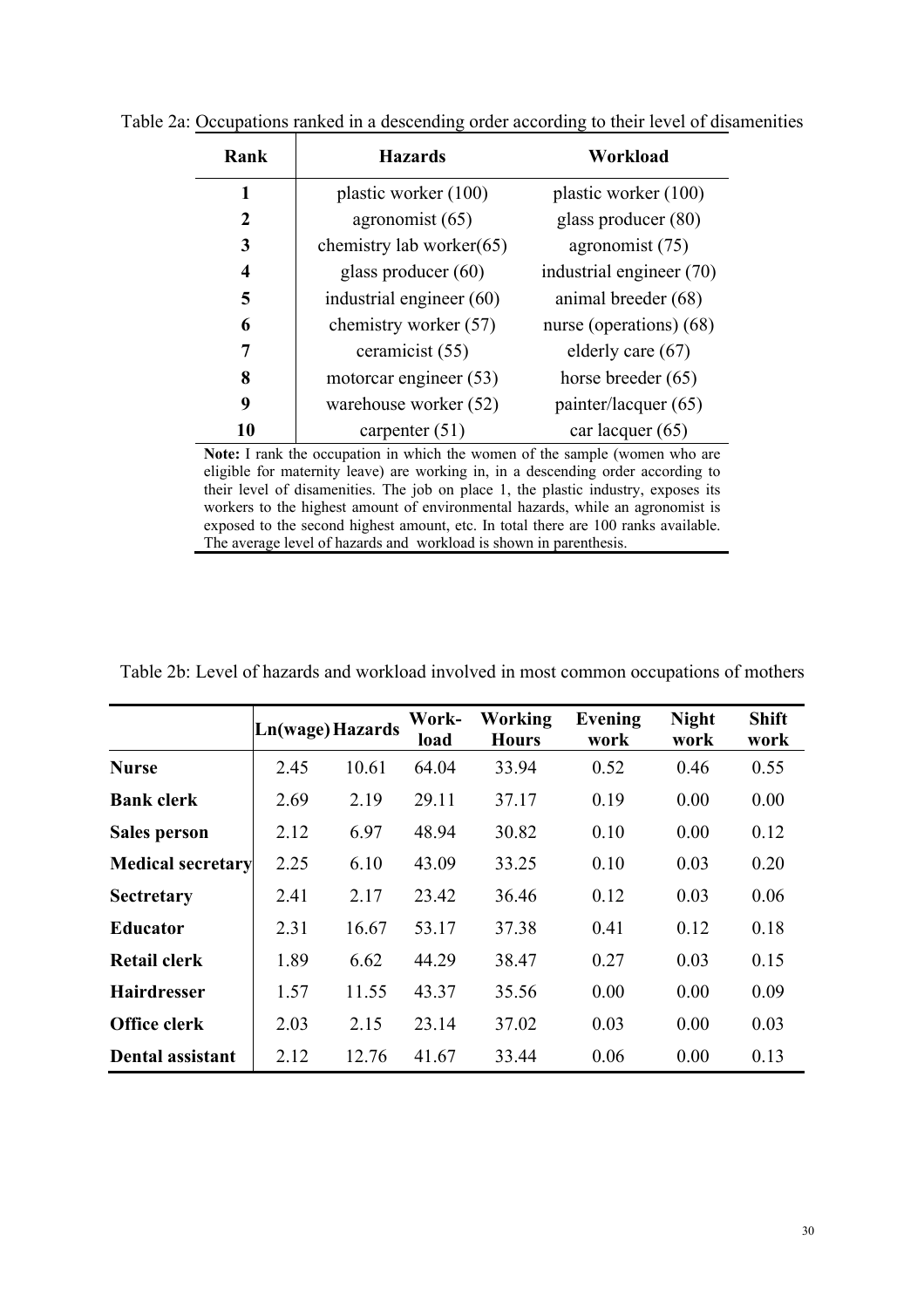| Variable                    | Obs  | Mean    | Std. Dev. | Min              | <b>Max</b>   |
|-----------------------------|------|---------|-----------|------------------|--------------|
| Age                         | 1404 | 30.8697 | 4.5734    | 18               | 46           |
| Partner (in %)              | 1404 | 0.9330  | 0.2500    | $\overline{0}$   | $\mathbf{1}$ |
| <b>Education (in years)</b> | 1404 | 12.0007 | 3.1835    | $\mathbf{1}$     | 18           |
| West (in $\%$ )             | 1404 | 0.8027  | 0.3981    | $\theta$         | $\mathbf{1}$ |
| East (in $\%$ )             | 1404 | 0.1880  | 0.3909    | $\theta$         | $\mathbf{1}$ |
| Other income sources        | 1404 | 32449   | 17413     | $\overline{0}$   | 219528       |
| Low income                  | 1404 | 0.2457  | 0.4307    | $\theta$         | $\mathbf{1}$ |
| <b>Intermediate income</b>  | 1404 | 0.3618  | 0.4807    | $\theta$         | $\mathbf{1}$ |
| <b>High income</b>          | 1404 | 0.3832  | 0.4863    | $\overline{0}$   | $\mathbf{1}$ |
| Technology (in %)           | 1404 | 0.0548  | 0.2278    | $\theta$         | $\mathbf{1}$ |
| Service (in %)              | 1404 | 0.6218  | 0.4851    | $\theta$         | $\mathbf{1}$ |
| Manufacturing (in %)        | 1404 | 0.1510  | 0.3582    | $\overline{0}$   | $\mathbf{1}$ |
| Agriculture (in %)          | 1404 | 0.0071  | 0.0841    | $\theta$         | $\mathbf{1}$ |
| Public admin. (in %)        | 1404 | 0.0776  | 0.2677    | $\theta$         | $\mathbf{1}$ |
| Educational sector (%)      | 1404 | 0.0719  | 0.2585    | $\boldsymbol{0}$ | $\mathbf{1}$ |

Table 3: Descriptive Statistics of the personal and occupational characteristics

Table 4: Duration of the maternity leave – Kaplan-Meier survival estimates

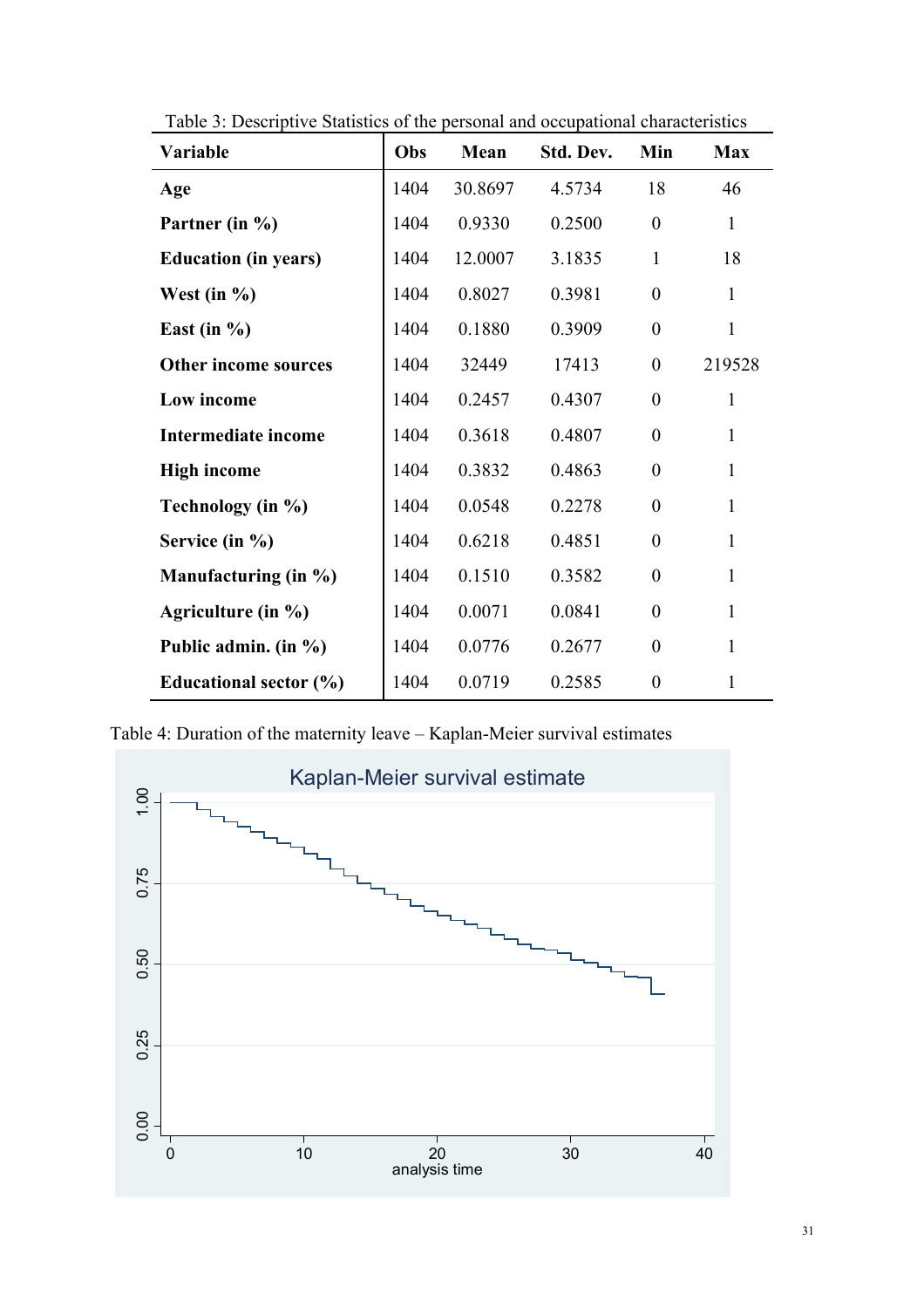| Leave in months                   | $\leq 6$ | $7 - 12$ | $13 - 24$ | $25 - 36$ |
|-----------------------------------|----------|----------|-----------|-----------|
| <b>Spells</b>                     | 197      | 245      | 450       | 512       |
| Frequency in %                    | 0.14     | 0.17     | 0.32      | 0.36      |
| Ln real gross wage                | 2.3840   | 2.3789   | 2.3041    | 2.2513    |
| <b>Hazards</b>                    | 9.3313   | 9.2750   | 11.1495   | 11.1295   |
| Workload                          | 38.2271  | 39.6250  | 40.5249   | 40.1145   |
| <b>Working hours</b> (+ overtime) | 35.7086  | 34.4367  | 35.3400   | 34.9775   |
| Work in the evening               | 0.2234   | 0.2571   | 0.2467    | 0.1387    |
| <b>Night work</b>                 | 0.1015   | 0.1102   | 0.1089    | 0.0586    |
| <b>Shift work</b>                 | 0.0863   | 0.2122   | 0.1511    | 0.1152    |

Table 5: Binary relation between the disamenities and the total leave length

Note: The table above shows raw data: for four different leave lengths windows (0-6 months; 7-12 months, 13-24 months and 25-36 months) the mean of job characteristics of the guaranteed job are displayed.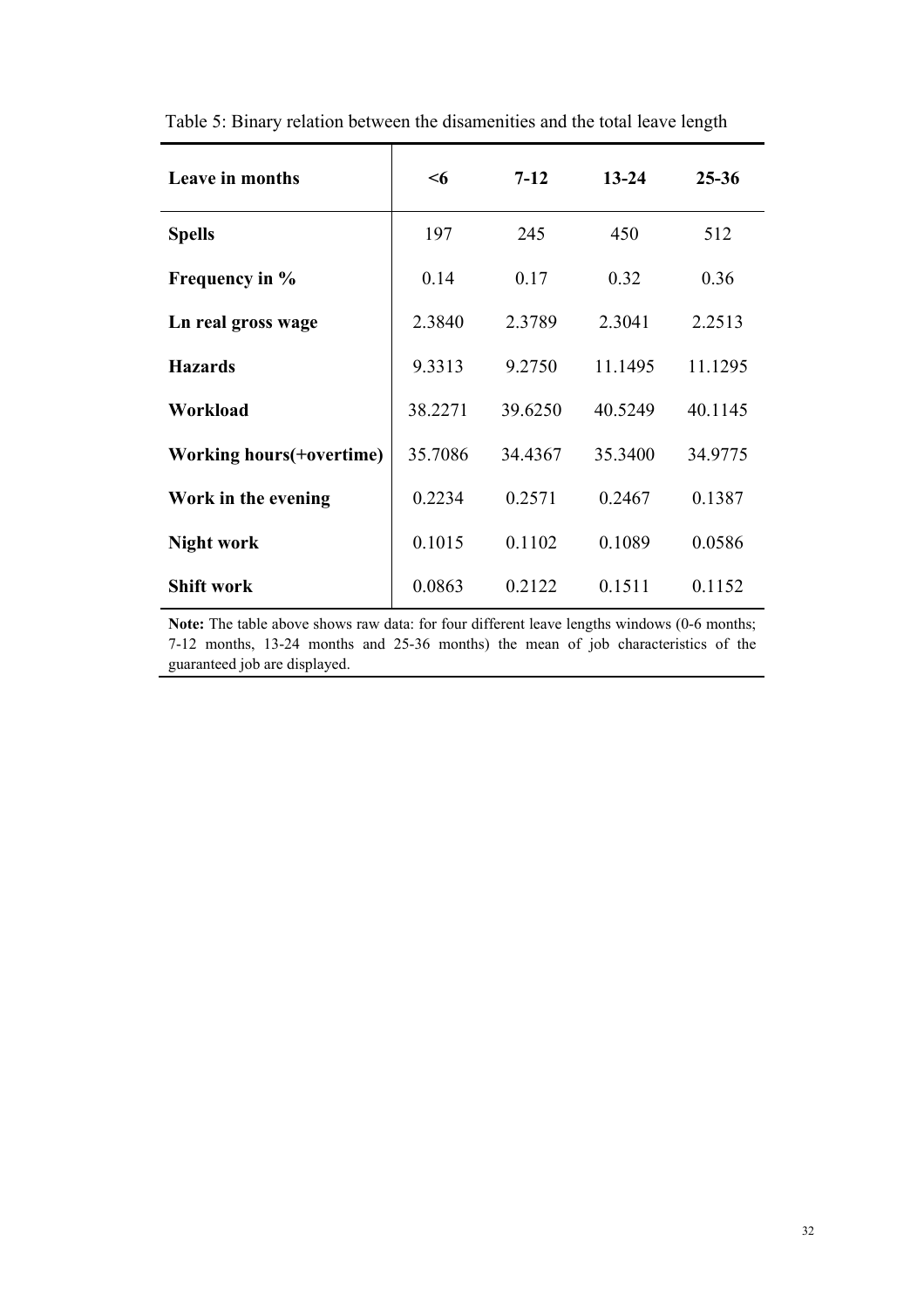|                      | Working <sup>1</sup> | Working <sup>2</sup> | Working <sup>3</sup>    | Working <sup>4</sup> | Working <sup>5</sup> |
|----------------------|----------------------|----------------------|-------------------------|----------------------|----------------------|
|                      | 1                    | $\overline{2}$       | $\overline{\mathbf{3}}$ | 4                    | 5                    |
| Ln gross wage        | $0.481***$           | $0.554***$           | $0.722***$              | $0.747***$           | $0.726***$           |
|                      | (0.0981)             | (0.122)              | (0.145)                 | (0.147)              | (0.146)              |
|                      | [0.010858]           | [0.011949]           | [0.012646]              | [0.013382]           | [0.013197]           |
|                      |                      |                      |                         |                      |                      |
| <b>Hazards</b>       | $-0.016***$          | $-0.014***$          | $-0.0160**$             | $-0.0160**$          | $-0.0159**$          |
|                      | (0.00518)            | (0.00522)            | (0.00659)               | (0.00669)            | (0.00661)            |
|                      | $[-0.00036]$         | $[-0.00030]$         | $[-0.00028]$            | $[-0.00029]$         | $[-0.00029]$         |
|                      |                      |                      |                         |                      |                      |
| Workload             | 0.00375              | 0.00424              | 0.00463                 | 0.00444              | 0.00456              |
|                      | (0.00380)            | (0.00386)            | (0.00494)               | (0.00502)            | (0.00495)            |
|                      | [0.00009]            | [0.00009]            | [0.00008]               | [0.00008]            | [0.000082]           |
|                      |                      |                      |                         |                      |                      |
| <b>Working hours</b> | $-0.00260$           | $-0.00609$           | $-0.00548$              | $-0.00550$           | $-0.00531$           |
|                      | (0.00363)            | (0.00380)            | (0.00449)               | (0.00456)            | (0.00450)            |
|                      | $[-0.00006]$         | $[-0.00013]$         | $[-0.00010]$            | $[-0.00010]$         | $[-0.00010]$         |
|                      |                      |                      |                         |                      |                      |
| <b>Work evenings</b> | $0.261**$            | $0.242*$             | $0.257*$                | $0.271*$             | $0.262*$             |
|                      | (0.126)              | (0.128)              | (0.155)                 | (0.158)              | (0.156)              |
|                      | [0.006386]           | [0.005628]           | [0.004885]              | [0.005296]           | [0.005165]           |
| <b>Night work</b>    | 0.0352               | $-0.111$             | $-0.187$                | $-0.194$             | $-0.193$             |
|                      | (0.172)              | (0.176)              | (0.209)                 | (0.213)              | (0.210)              |
|                      | [0.00081]            | $[-0.00230]$         | $[-0.00304]$            | $[-0.00322]$         | $[-0.00325]$         |
|                      |                      |                      |                         |                      |                      |
| <b>Shift work</b>    | $0.306**$            | $0.313**$            | 0.398**                 | $0.396**$            | $0.394**$            |
|                      | (0.129)              | (0.132)              | (0.158)                 | (0.161)              | (0.159)              |
|                      | [0.007712]           | [0.007553]           | [0.008062]              | [0.008196]           | [0.008264]           |
|                      |                      |                      |                         |                      |                      |
| Rho                  | $0.06044**$          | $0.06415**$          | $0.19266**$             | $0.2080***$          | $0.1970***$          |
|                      | (0.02557)            | (0.028385)           | (0.039845)              | (0.039769)           | (0.040834)           |
|                      |                      |                      |                         |                      |                      |
| Constant             | $-4.783***$          | $-5.884***$          | $-6.452***$             | $-6.888***$          | $-6.605***$          |
|                      | (0.315)              | (1.583)              | (2.019)                 | (1.946)              | (1.921)              |
|                      |                      |                      |                         |                      |                      |
| <b>Observations</b>  | 28587                | 28587                | 28587                   | 28587                | 28587                |

Table 6: Results for the coefficients of the job characteristics

Note: The coefficients are from a discrete logistic duration estimation with frailty (log-normal distributed individual permanent residual). Standard errors are in parentheses: \*significant at 10%; \*\* significant at 5%, \*\*\* significant at 1% . Marginal effects are displayed in brackets. Note furthermore, rho is the coefficient of the individual time-invariant error term.

<sup>1</sup> Model 1: no further controls are included

<sup>2</sup> Model 2: Additional controls: partner, age, age squared, education, further births, region & income

<sup>3</sup> Model 3: Additional controls, besides the ones in model 2 are sector, month and year dummies

<sup>4</sup>Model 4: I use log(t) for the baseline hazard

5 Model 5: I include t, t squared and t cubic for the baseline hazard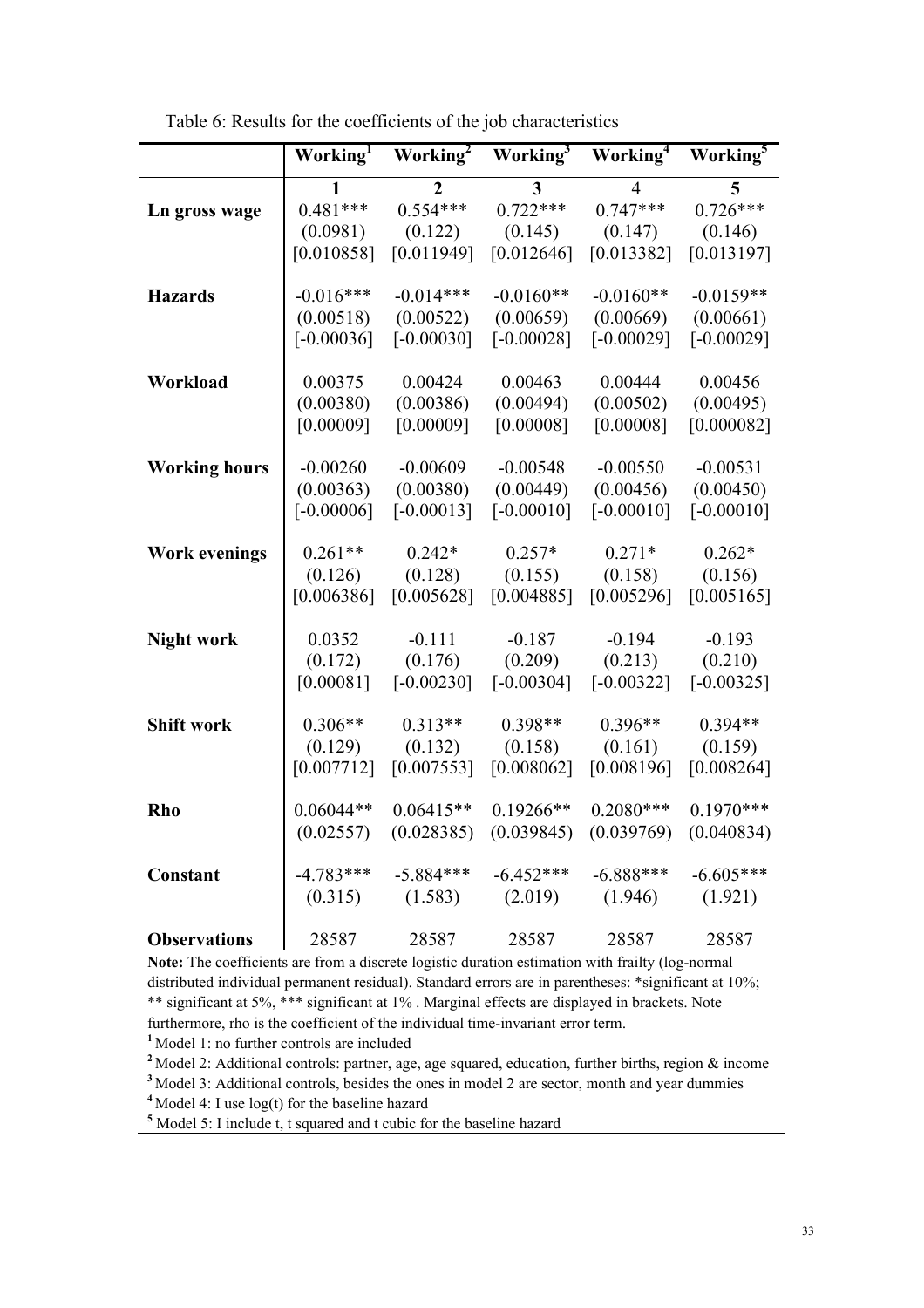|                      | <b>MWP</b>    | <b>Standard</b><br><b>Errors</b> |
|----------------------|---------------|----------------------------------|
| <b>Hazards</b>       | $-0.022161**$ | 0.0101946                        |
| Workload             | 0.0064071     | 0.0069291                        |
| <b>Working hours</b> | $-0.007583$   | 0.0062621                        |
| <b>Work evenings</b> | 0.3561617     | 0.2300001                        |
| Night work           | $-0.2586335$  | 0.2925114                        |
| Shift work           | 0.5507074**   | 0.2438215                        |

Table 7: Marginal willingness to pay for amenities associated with work

Note: The above displayed coefficients for the MWP for certain amenities are calculated according to equation (8) using the estimated coefficients shown in column 3 of Table 6.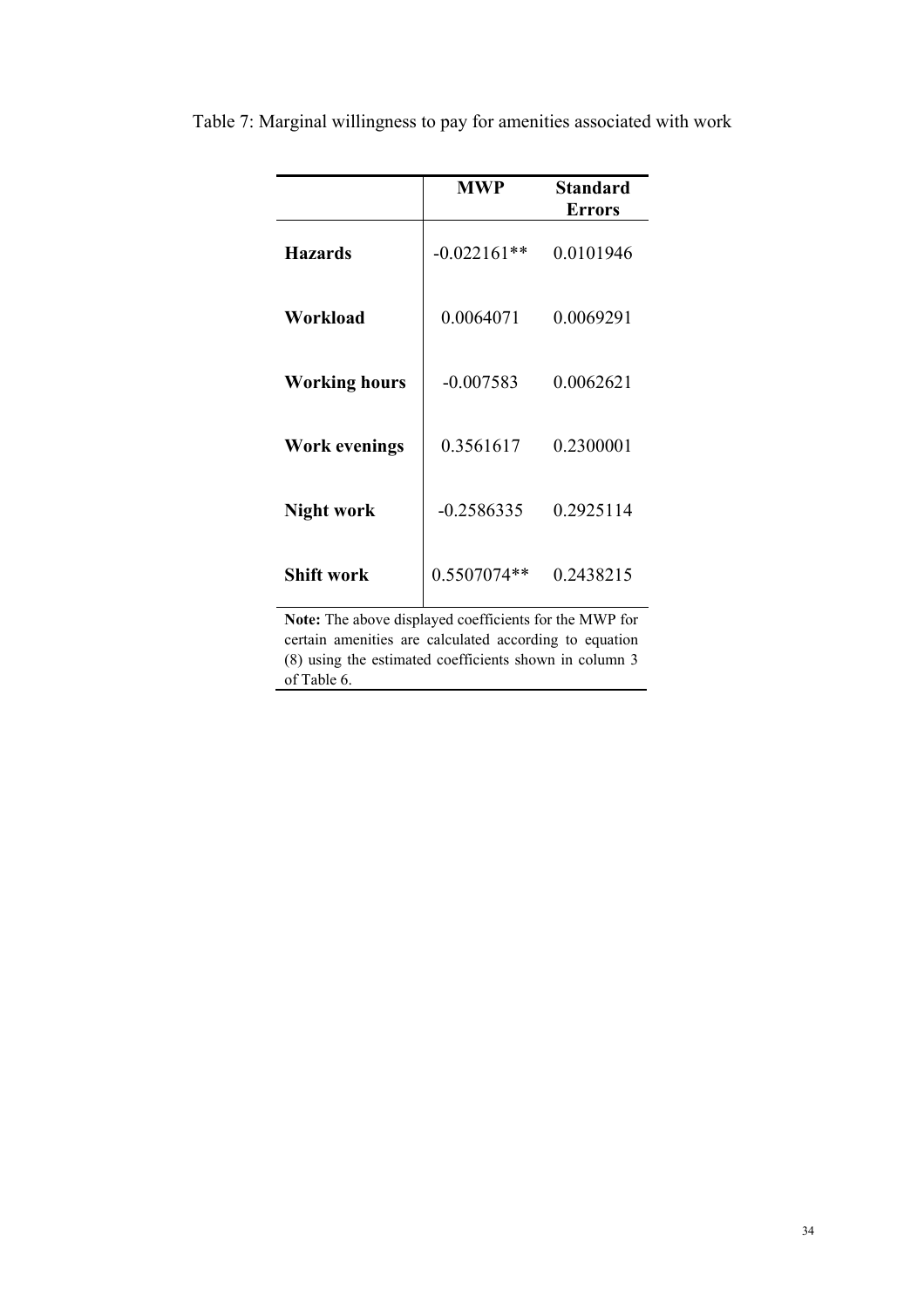|                   | <b>MWP</b> to avoid hazards for<br>different income groups <sup>1</sup> | <b>MWP</b> to avoid hazards for<br>different for education groups <sup>2</sup> |
|-------------------|-------------------------------------------------------------------------|--------------------------------------------------------------------------------|
| Low group         | $-0.0181097$                                                            | 0.0252595                                                                      |
|                   | (0.0139026)                                                             | (0.03283735)                                                                   |
| Intermed. group   | $-0.0198574$                                                            | $-0.0264861**$                                                                 |
|                   | (0.016515)                                                              | (0.0132521)                                                                    |
| <b>High group</b> | $-0.0246236$                                                            | $-0.0770507**$                                                                 |
|                   | (0.0167083)                                                             | (0.0402541)                                                                    |

Table 8a: MWP to avoid hazards for mothers from different income and education groups

Note: Using the results of a discrete logistic duration estimation with lognormal frailty including interaction terms between the job characteristics and the income group or the education respectively, I can calculate the displayed MWP for certain amenities according to equation (8). Standard errors are shown in parenthesis below. The results of the discrete duration model are available upon request. The income groups are created according to the income thresholds of the maternal benefit payment described in Section 3. The educational levels correspond to the three school tracks offer in Germany; a lower one leading to a vocational training, an intermediate one, and a higher one allowing for university access.

|                      | ╺<br>-0<br>0<br><b>MWP for West Germany</b> | <b>MWP</b> for East Germany |
|----------------------|---------------------------------------------|-----------------------------|
| <b>Working hours</b> | $-0.0129437**$                              | 0.0334376                   |
|                      | (0.0064421)                                 | (0.0224744)                 |
| <b>Evening Work</b>  | 0.5372999**                                 | $-0.5589431$                |
|                      | (0.2468721)                                 | (0.5306652)                 |
| <b>Shift Work</b>    | $0.5432546**$                               | 0.4529273                   |
|                      | (0.2527735)                                 | (0.5197006)                 |

#### Table 8b: MWP for the working schedule distinguishing between East and West Germany

Note: Using the results of a discrete logistic duration estimation with lognormal frailty including interaction terms between the region and the job characteristics, I can calculate the displayed MWP for certain amenities according to equation (8). Standard errors are shown in parenthesis below. The results of the discrete duration model are available upon request.